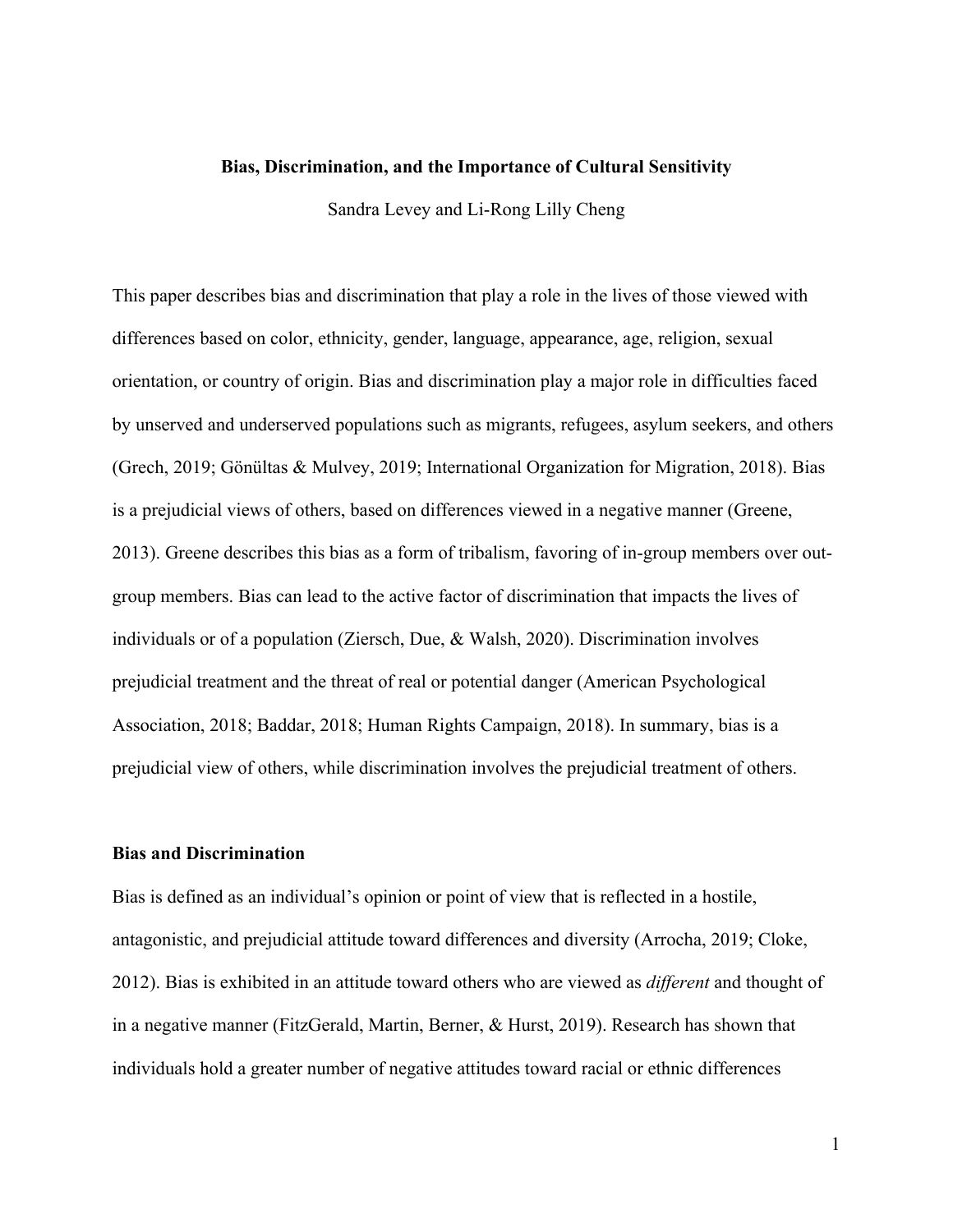(Daumeyer, Onyeador, Brown & Richeson, 2019). Bias and discrimination can be expressed in racism (prejudice, discrimination, or aggression based on an individual's color), sexism (prejudice or discrimination, typically against women), homophobia (bias against lesbian, gay, bisexual, or transgender individuals), the language or dialect spoken, and other prejudices associated with perceived differences. Discrimination can affect individuals' economic status and other aspects of their well-being (United Nations, 2018), along with the possibility of the internalization of the prejudice they experience.

## **Explicit Bias and Implicit Bias**

There are two types of bias (Daumeyer et al., 2019). The first is explicit bias, with a conscious awareness of feelings or attitudes toward others. The second is implicit bias, with the absence of conscious feelings of bias toward others. Implicit bias is the unconscious attribution of particular qualities to a member of a certain culture or ethnic group. Implicit bias can be based on an individual's ethnicity, age, or appearance. One example of implicit bias may appear in the varying treatment of different patients by the same physician (Gonzalez, Kim, & Marantz, 2014). Implicit bias can lead to differences in the care of patients based on unintentional, unconscious assumptions by the health provider.

In occupational contexts, there may be unconscious bias against working with a certain gender. Many women report that they are treated differently than men in offices, college departments, or other contexts. Implicit bias can also have an effect on an individual's selfperception. For example, girls have been shown to possess the unconscious belief that females have a preference for studying an academic subject other than science or math (Cherry, 2019). This unconscious belief may play a role in females not pursuing science, technology,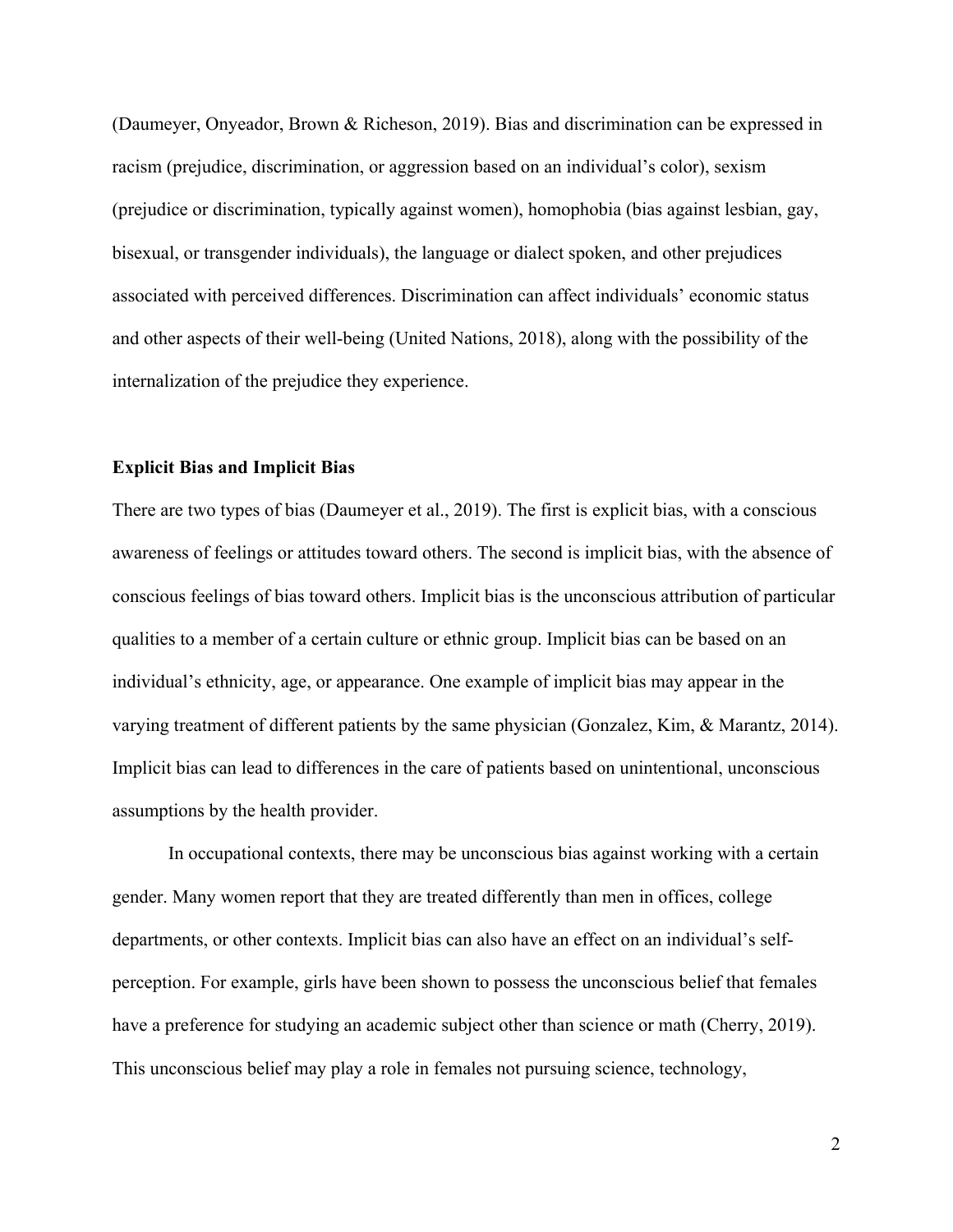engineering, or mathematics (STEM) studies or careers. In fact, women make up only 28% of the science, technology, engineering, and math workforces (American Association of University Women, 2020). Global statistics show that less than 30% of the world's science researchers are women, only 3% of female students enroll in communication technology courses, 5% of female students enroll in mathematics and statistic courses, and 8% female students enroll in engineering, manufacturing, and construction courses (Wood, 2020).

#### **Xenophobia and Afrophobia**

The origin of Xenophobia is found in the ancient Greek words *xenos* (stranger) and *phobos* (fear) (Miriam Webster, 2020). Xenophobia can be broadly defined as intense dislike, hatred, or fear of those perceived to be strangers (Master & Roby, 2000). Xenophobia may include verbal aggression that targets individuals who appear to be different to the native population (Pontiki, Gavriilidou, Gkoumas, & Piperidis, 2020). Xenophobia has been expressed toward migrants, refugees, and individuals with diverse ethnic or cultural backgrounds. For example, migrant women and children were exposed to verbal attacks that that told them to "Go back home" and for them to be deported (Arrocha, 2019). The analysis of Greek Twitter attacks found that targets consisted of various ethnicities that included immigrants (Pontiki et al.).

Afrophobia is a term applied to individuals of African descent with skin color other than white (European Network Against Racism, 2015). Afrophobia has been expressed through dislike, bias, bigotry, prejudice, oppression, racism, structural and institutional discrimination, racial and ethnic profiling, enslavement, xenophobia, societal marginalization and exclusion, violence, hate speech, and hate crimes directed against people of with dark skin colors. Nwabuzo (2015) reports a decline in public and political support for anti-racism, linked to anti-migrant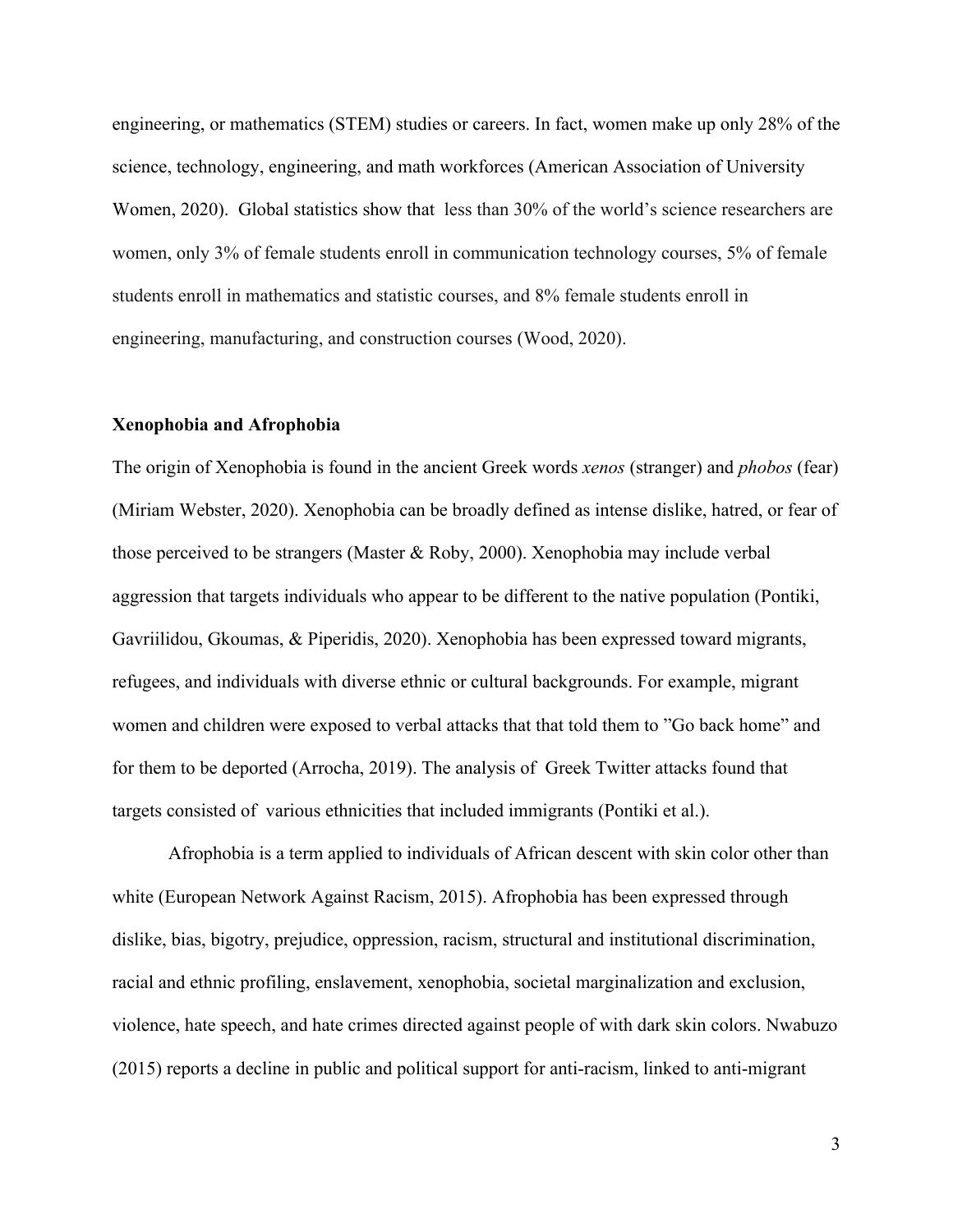sentiment and rhetoric that is anti-migrant rhetoric, racist, and Islamophobic directed at Black and Muslim migrants, refugees, and asylum seekers.

## **The Language of Bias and Discrimination**

Biased language is expressed in comments that express negative stereotypes or prejudices about others on the basis of color, gender, or ethnicity. These comments are likely to have an impact on the thoughts and feelings of others. Bias comments convey prejudice toward those who have differences from those who make these remarks (Nordquist, 2019). Nordquist notes that older encyclopedia editions referred to "devout Catholics" and "fanatical Muslims." This biased term used to describe Muslims no longer appears in current encyclopedia editions.

The varied languages and dialects spoken by others are positive and provide rich contributions to other cultures. However, there are some who view any differences as negative. Bias toward a language spoken by migrants was reflected in a comment regarding the family's native language that was used when speaking to their child (Levey, Cheng, & Langdon, 2013, p. 88).

I heard you speaking Spanish when you were talking to your child. If you want your children to speak English, you must stop speaking Spanish when you talk to them.

This speaker did not seem aware of the bias expressed in this comment, nor the negative effect on the child's parents. In addition, the speaker did not seem aware of the positive aspects of bilingualism and the use of the native language that allows a family to convey their cultural and historical knowledge to their children.

# **Microaggression**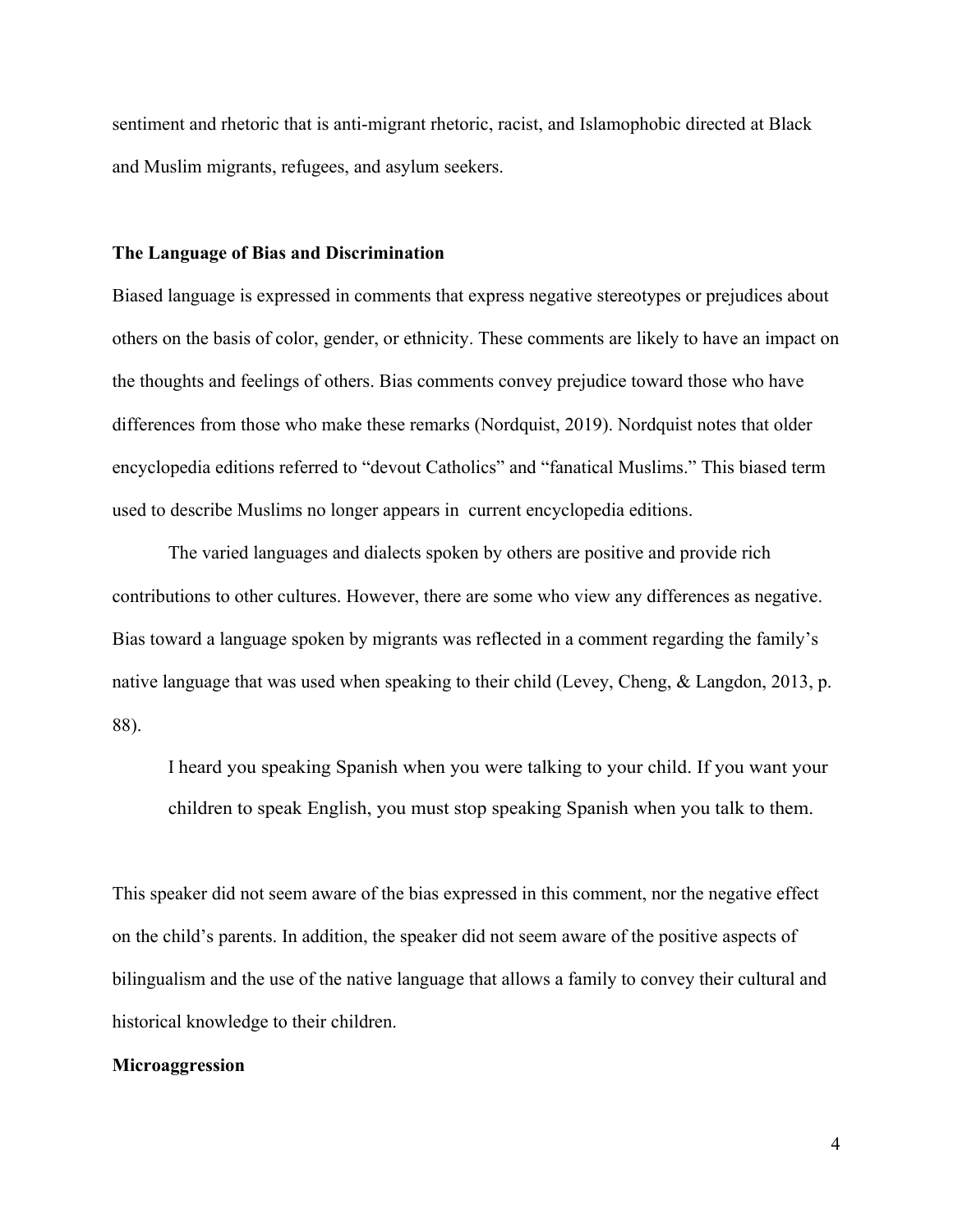Microaggression involves comments that convey bias toward minority individuals or groups. Microaggressions consist of verbal or nonverbal slights or insults that communicate hostility or negative messages (Sue, 2010). Examples of microaggression statements that convey the idea that an individual is not a member of the dominant group (e.g., Where are you from?" or "You speak good English" ). Another example is telling an individual who speaks another language or dialect that he or she is well spoken.

Another type of microaggression consists of interrupting a speaker (Premack, 2018). This conveys the impression that the comment being expressed lacks validity or value. Microaggression involves assigning a characteristic to a group based on a stereotypical view, often having the appearance of praise (e.g., "You people always do so well in classes"). Other examples consist of telling someone "You don't look transgender/gay/Jewish). An example of microaggression racism is "You ae a credit to your race" (University of Minnesota School of Public Health, 2019). These messages can be either intentional or unintentional. In either case, these comments cause harm to others (Tyner, 2019). In summary, bias exists across all domains and frequently leads to negative feelings, demoralization, or a feeling of inferiority.

# **Racial Bias**

Racism is based on the perception of putative differences in physical abilities, intelligence, and level of civilization (King, 2019). Racism affects any group that is defined or perceived as different. For example, Italian immigrants came to the United States in the state of Louisiana after the Civil War (Staples, 2019). These immigrants were welcomed, given that former slaves were leaving to seek better lives and jobs. These immigrants lived together in Italian neighborhoods, spoke their native language, developed businesses, and socialized with and wed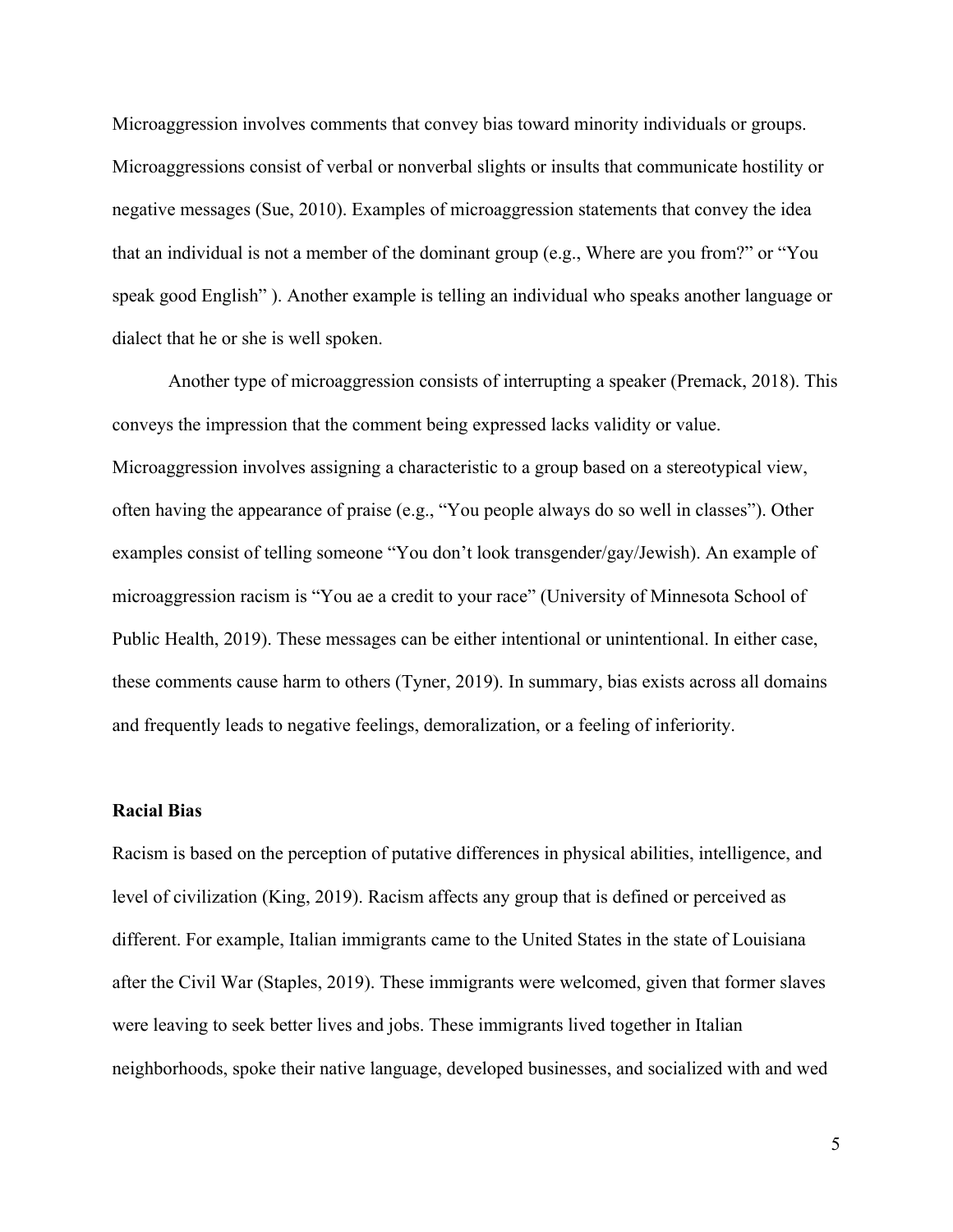African Americans. Racism affected these immigrants in the same manner as African Americans. Darker skinned Italians were shut out of schools, movie houses, labor unions, and were described in racist terms. They were also treated in the same manner as African Americans through lynching.

Racial bias has also been expressed toward a mixed race population referred to as Mestizos/Mestizas (De Castro, 2010). This term was derived from the Latin term *mixtus* (mixed), These terms were used as a racial category in Latin America to describe individuals with mixed ethnic ancestry (i.e., Native American-European, Native-French, Native-Portuguese or Native-Dutch mixed ancestry). Bias was based on the belief that racial mixing was a degenerative process. In Ecuador, policies have been developed to confront the bias and discrimination faced by the mixed-race populations that have had an effect on inequalities in education and other social factors (Roitman & Oviedo, 2017).

Research, involving a complete genome from different parts of the world, has revealed no fundamental genetic differences between Africans and Europeans (Gannon, 2016). Genetic research that examined samples from people who self-identified as members of different races found no scientific evidence to support the concept of race (McCann-Mortimer, Augoustinos, & Lecouteur, 2004). Differences are based on environmental factors. For example, skin and eye color are controlled by relatively few genes that allow changes in response to environmental conditions.

## **Melanin and Color**

Melanin is a complex biological pigment present in skin, hair, eyes, ears, and the nervous system (ElObeid, Kamal-Eldin, Abdelhalim, & Haseeb, 2017). Differences in skin color resulted from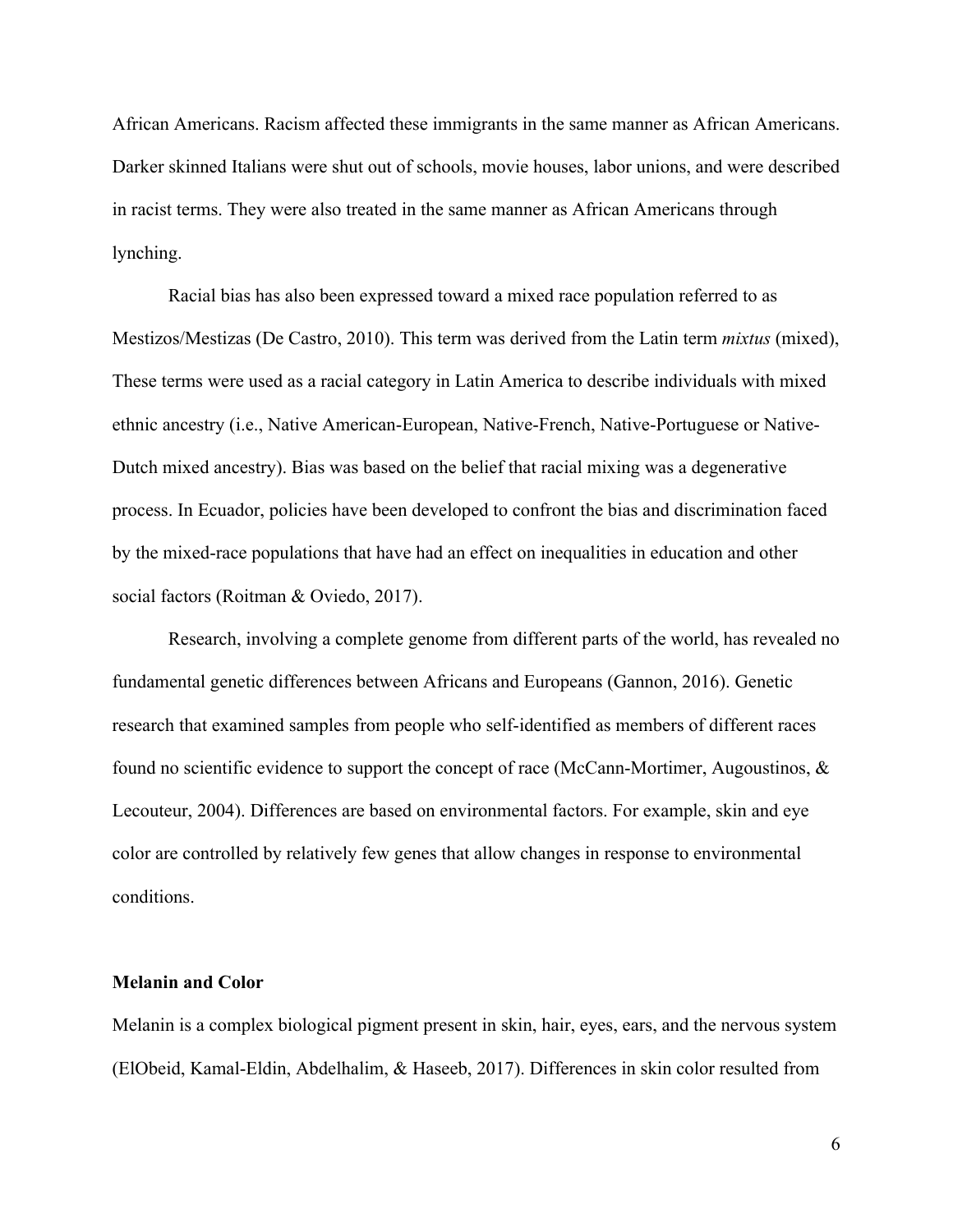evolution in response to environmental factors, with high ultra violet radiation resulting in dark skin color and low ultra violet radiation leading to light skin color (Yadufashije & Samuel, 2019). Melanin has two forms: pheomelanin (yellow-reddish), accumulated in light complexion people, and eumelanin (black brown), produced in dark complexion people. Skin color is correlated with latitude and the distribution of ultraviolet radiation (Deng  $\&$  Xu, 2018).

Equatorial populations have evolved to possess dark skin as protection against ultraviolet radiation. The long process of evolutionary adaptation has generated the current geographic distribution of skin color. As a result, populations closer to the equator tend to have dark skin for protection against ultraviolet radiation, while populations who are at higher latitudes tend to have lighter skin. Countries closer to the equator are Ecuador, Colombia, Brazil, Sao Tome & Principe, Gabon, Democratic Republic of Congo, Uganda, Kenya, Somalia, and Indonesia. Some countries that are not closer to the equator are Canada, Greenland, Russia, Norway, Finland, Sweden, Alaska (USA), and Iceland. In spite of skin color differences, genetic research has revealed that all humans are closely related, with the same collection of genes with slightly different versions (Kolbert, 2018). Thus, race can be viewed as a sociohistorical construct. Given that Homo sapiens evolved in Africa, we are all essentially Africans.

#### **Bias and Discrimination toward Religion, Ethnicity, and Indigenous Populations**

Religion refers to human beliefs and practices which are regarded as holy, sacred, absolute, spiritual, divine, or worthy of especial reverence. Ethnicity refers to the culture of individuals from a particular geographic region or descendants of those from a particular region (Nittle, 2019). The meaning of ethnicity includes individuals' language, religion, dress, culture, and customs. Indigenous populations are those that are native to a particular region. These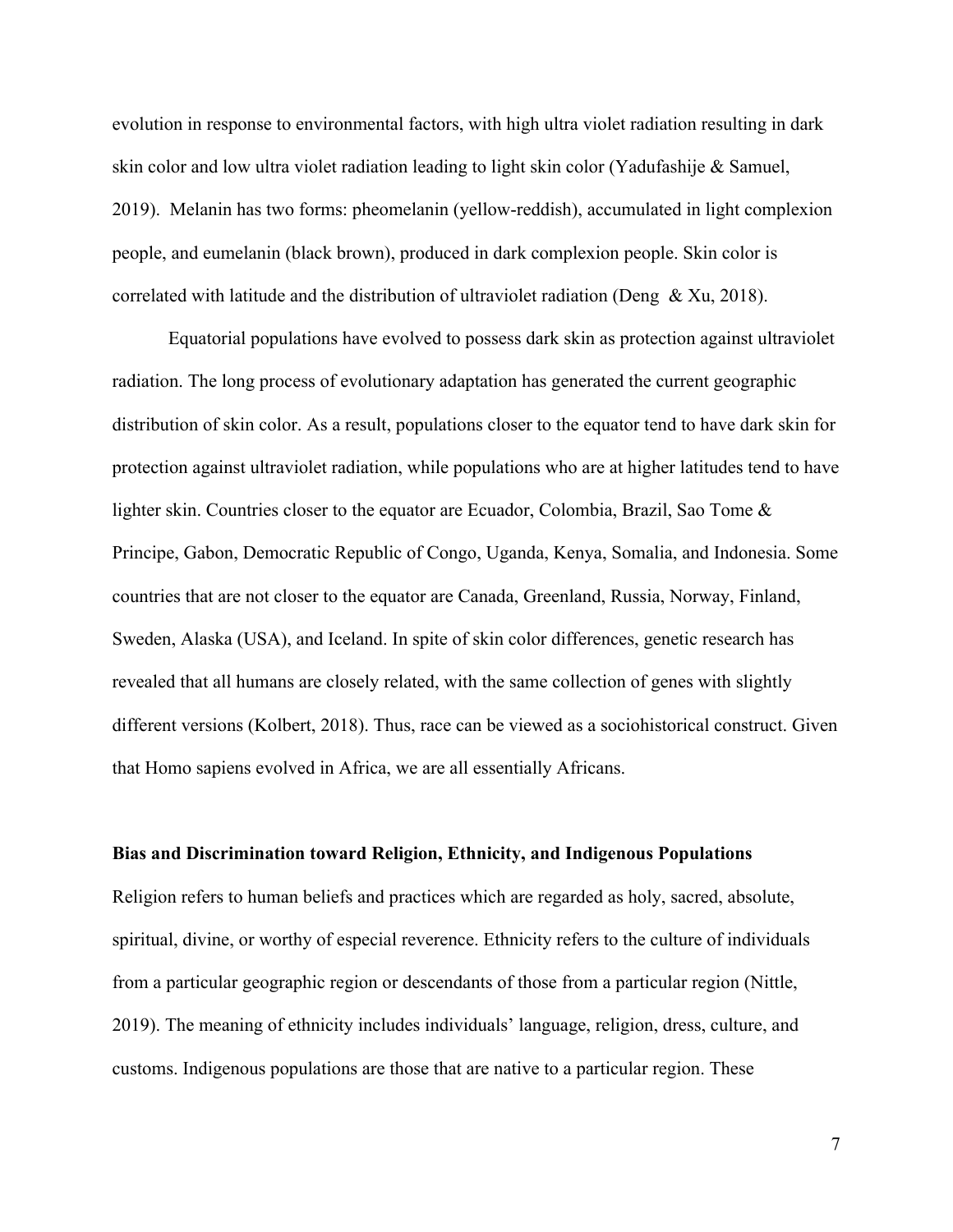populations possess traditions and social, cultural, economic, and political beliefs that are distinct from those of the dominant society in which they live (United Nations Permanent Forum on Indigenous Issues, 2020).

Bias against religious beliefs is frequently influenced by individuals' minority status in a country or a political stance against a particular religious group (Office for Democratic Institutions and Human Rights, 2018). Religious bias has affected many minority populations across the world (Human Rights Watch, 2020). For example, religious bias in Algeria affects the Ahmadiyya community and non-Muslims. Mosques have been closed in Angola. Religious freedom is restricted in Tibet and bias affects Christians and Non-Sunni Muslims in Egypt. Jehovah's Witnesses, Catholics, Muslims, and Lutherans face bias in Equatorial Guinea and in Eritrea. Muslims and Dalits (formerly Untouchables) face bias in India and all religious minorities face bias in Indonesia. Religious minorities face bias in Indonesia and Iran treats the Bahá'ís population with bias. Religious bias exists in Nepal for ethnic minorities and lower Castes. Minorities, such as Ahmadis, encounter bias in Pakistan,. Minority religious groups, such as Jehovah's Witnesses and Islamic groups, meet bias in Russia. In Saudi Arabia, religious minorities face bias, such as Twelver Shia and Ismailis are met with bias. Jehovah's Witnesses suffer bias in Tajikistan and Turkmenistan. In Vietnam, the Cao Dai, Christian, and Buddhist religions are confronted with bias.

A 2018 survey of 1,200 individuals of South Asian descent in the United States found that 26 percent reported physical assault and 59 percent reported offensive jokes or remarks directed at them because of their caste (Ray, 2019). Religious bias and discrimination have affected followers of the Muslim religion, with anti-Muslim rhetoric associated with extremism and terrorism (OSCE Office for Democratic Institutions and Human Rights, 2019a). The most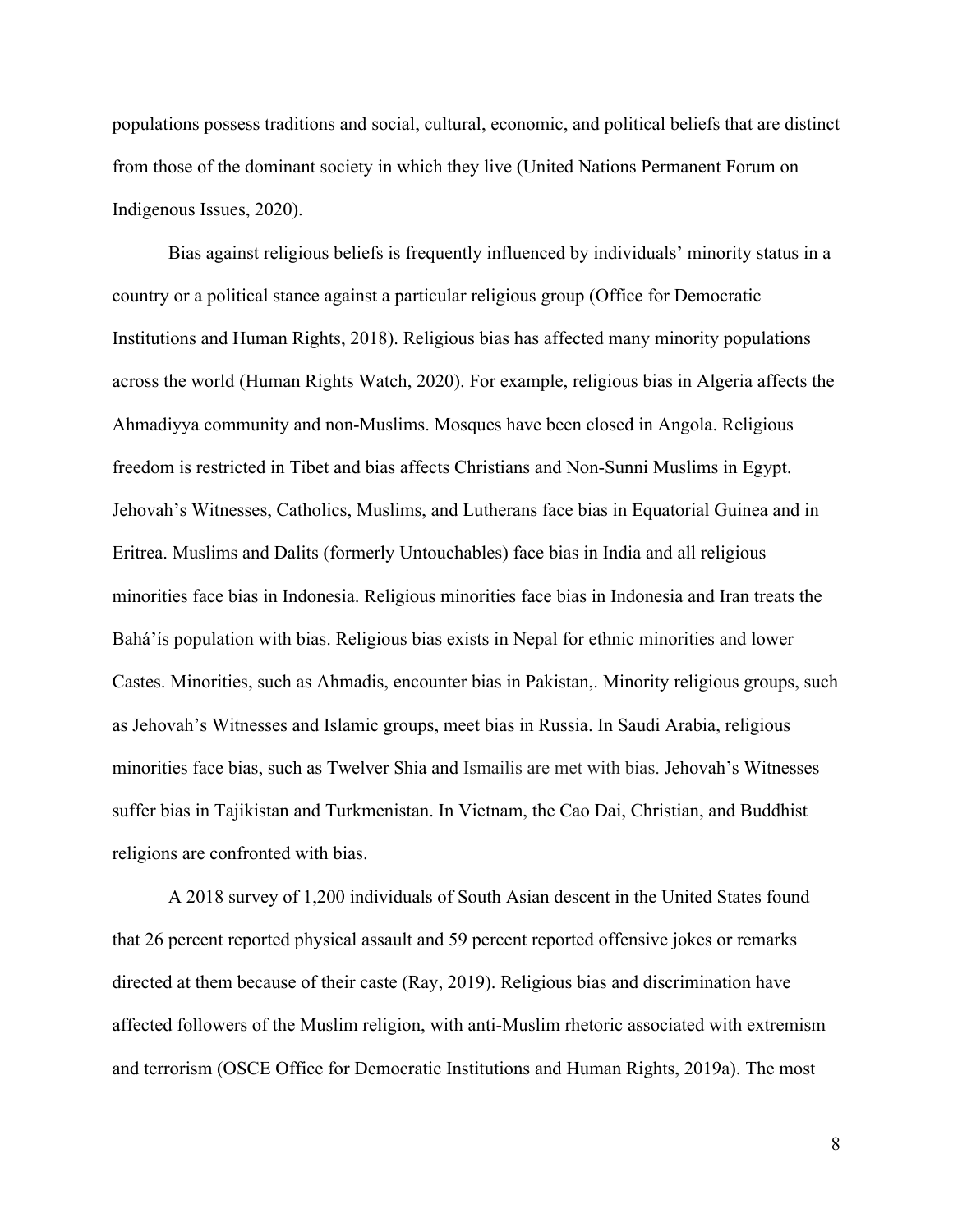commonly reported hate crimes have consisted of attacks against mosques and women wearing headscarves, along with inappropriate debris being left outside of Muslim homes. Anti-Semitism has long been a political ideology (Office for Democratic Institutions and Human Rights, 2019b) based on the myth that .Jews are associated with both capitalism and communism, while controlling the world. . Present-day anti-Semitism also includes denial that the Holocaust ever occurred.

Ethnic bias and discrimination was reported by Human Rights Watch (2020). It was reported that ethnic bias and violence has affected those in the Beni territory and Notre Kivu Province in the Democratic Republic of Congo. Ethnic and religious bias has affected Uyghur and Turkic populations in China. Roma children have limited service access in Bosnia, Turkey, and other countries. There is a ban on wearing niqabs and burkas in the Netherlands, signaling bias toward the Muslim population. Black and North African migrants face discrimination in the Calais region in France, with antisemitism expressed toward Jews. Refugees and asylum seekers face attacks by far-right groups in Germany.

Conditions faced by indigenous populations were reported by Human Rights Watch (2020). For example, the Ainu in Japan are faced with bias, discrimination, and the loss of human rights. The indigenous Waorani and Kichwa people report not being consulted in the exploitation of their ancestral lands in Ecuador. In Argentina, indigenous people are met with difficulties accessing justice, education, health care, and other basic services. Many times, these populations are viewed with bias because of color.

# **Gender and Discrimination**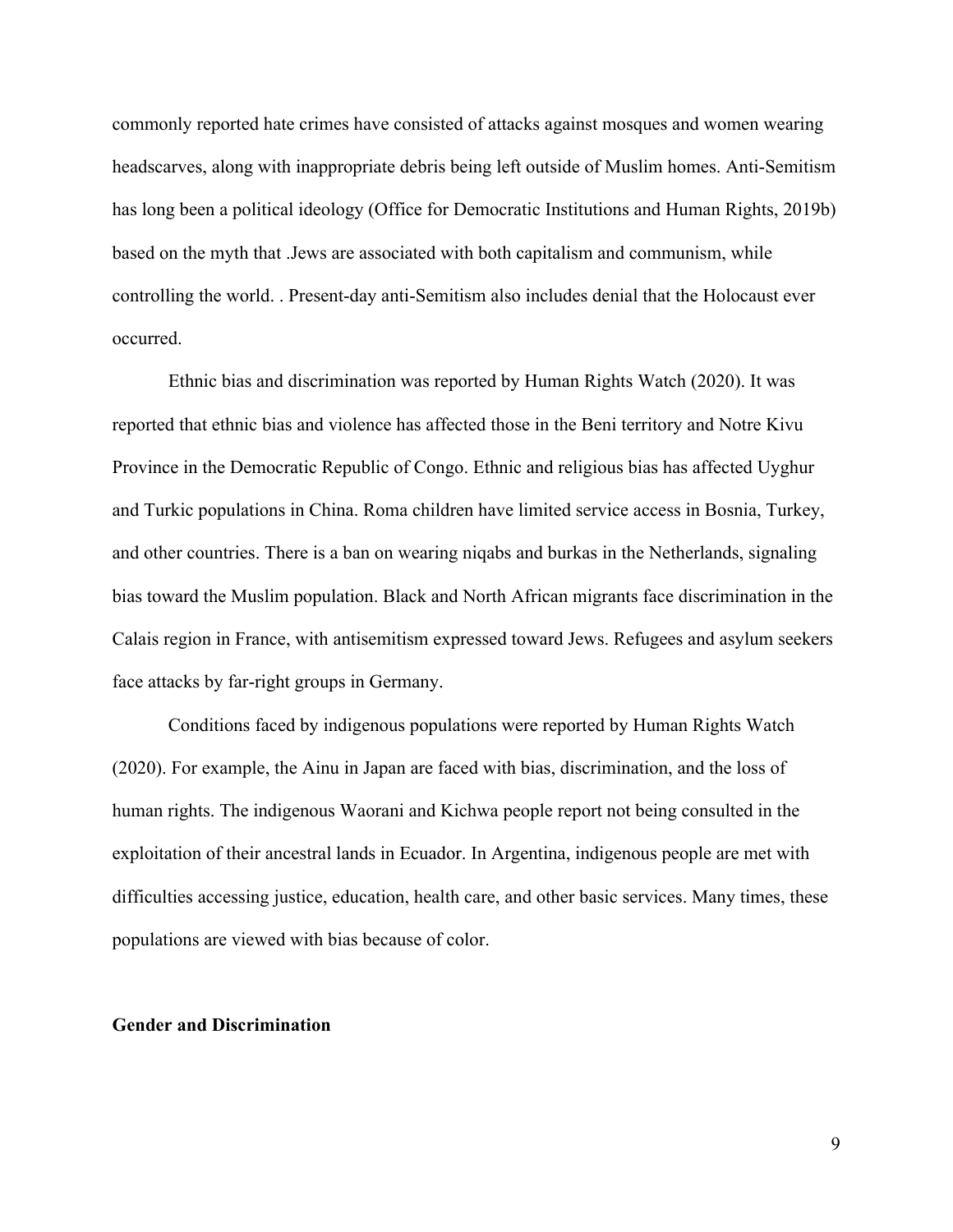Gender can be described in terms of sexual orientation (attraction to others), gender identity (concept of self as male, female, or both), gender expression (external appearance based on clothing that designates identity as masculine or feminine), and transgender (gender identity different from sex assigned at birth) (Human Rights Campaign, 2020). LGBTQ is an acronym for lesbian, gay, bisexual, transgender, and queer or questioning. Lesbian refers to a woman with sexual orientation toward women, gay refers to men attracted to men, bisexual refers to attraction to more than one gender, and queer refers to lack of conformation to cultural norms regarding sexuality, and questioning refers to an individual unsure of gender identity (Vanderbilt University, 2020). These terms describe a person's sexual orientation or gender identity.

Many times, LGBTQ people are exposed to sexism and prejudice that takes the form of bias, discrimination, or violence. In 2017, it was reported that many hate crimes were based on sexual orientation and gender identity bias, resulting in the death of 29 transgender individuals mainly consisting of transgender women of color (Human Rights Campaign, 2018). Human Rights Watch (2020) examined reports of hate crimes that occurred between 2018 and 2019 in places or countries across the world. For example, at least 26 LGBTQ people had been killed and a transgender woman brutally slain in Honduras. This illustrates the connection between racism, sexism, and transphobia (bias toward transsexual or transgender individuals). There are groups that advocate hate and discrimination in Russia that place ethnic minorities, lesbian, gay, bisexual, and transgender people at risk. A transgender woman was beaten to death in El Salvador. Her killers were caught and charged with aggravated homicide. In addition, a new law was established in 2020 in El Salvador to protect the health and safeguard the rights of internally displaced people, given the displacement of thousands due to organized crime and violence (Lancet Migration, 2020). There are also reports of beatings and torture of men perceived to be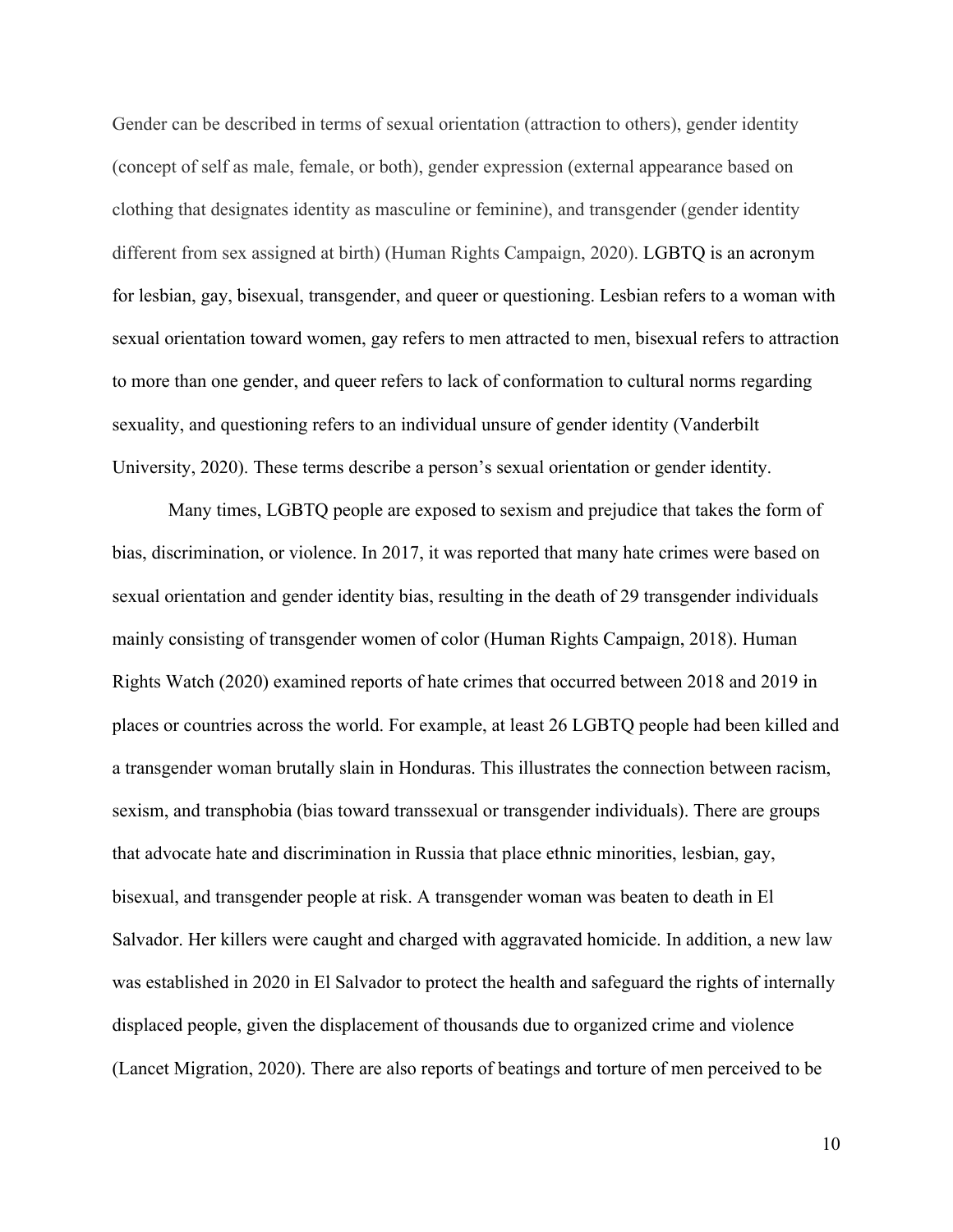gay in Uzbekistan. Several reviews have found that sexual and gender minorities are more likely to be affected by physical violence than the general population (Blondeel, de Vasconcelos, Garcia-Moreno, Stephenson, Temmerman, & Toskin, 2018, p. 29). Vulnerable populations are migrants and refugees who are lesbian, gay, bisexual, and transgender (Forced Migration Review, 2013).

Another form of bias is expressed in misogynist slurs. These are comments that convey a prejudicial view of women, made with the goal of insulting or causing damage to a woman's reputation. Misogynist slurs are used thousands of times a day on social media (Levey, 2018, p. 153), frequently suggesting potential sexual violence against women who are targeted (Citron, 2016). Trolling (provocative or offensive comments) and publishing personal information has led some women to reduce activity on social media, cease online activity, cancel public appearances, and change their physical address. United Nations Educational, Scientific and Cultural Organization (UNESCO) (2015) has identified the use of social media as a global problem that enables violence against women and girls (VAWG) (Broadband Commission for Sustainable Development, 2015). The UN reports that millions of women and girls around the world are subjected, in a deliberate manner, to social media misogynist slurs that cut across borders, race, culture, and income groups. The UN sustainable development goals include establishing an internet that eliminates violence against women and girls.

# **Gender Discrimination across the Globe**

There are countries that have prohibited discrimination against people on the basis of sexual orientation (Human Rights Watch, 2020). Angola, Argentina, and Ecuador have enacted laws that prohibit discrimination against sexual orientation and gender identity. In Mexico, 18 states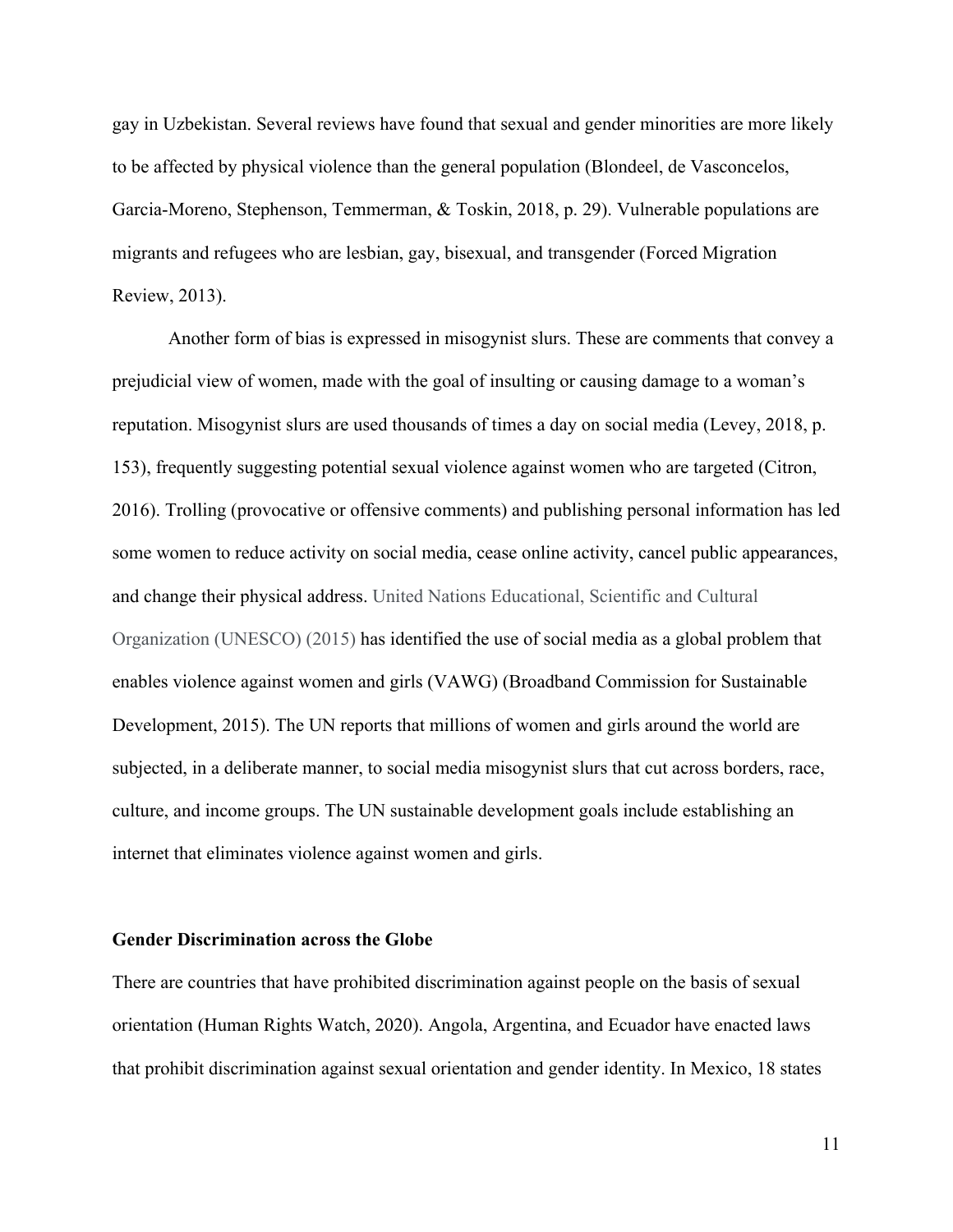have declared same-sex marriage legal. In Peru, there has been a movement to exclude the concept of gender from public policy. In addition, a judge ordered the recognition of the samesex marriage of a Peruvian couple wed in the United States. In the United States, the Pentagon lifted the ban on transgender people openly serving in the military in 2016.

In contrast, there are countries and places across the world that have not enacted laws that prohibit discrimination. Within certain countries, LGBT individuals are exposed to harassment, violence, imprisonment, and laws that impose the death penalty. Human Rights Watch (2020) provides research on human rights practices around the globe, with a summary of key issues and events from late 2018 through November 2019. The Human Rights Watch research shows that the countries and places that have not prohibited discrimination against gender differences are Armenia, Azerbaijan, Bolivia, Brazil Cameroon, Côte d'Ivoire, Cuba, Egypt, Eswatini, France, Georgia, Guinea, Indonesia, Iraq, Japan, Kazakhstan, Kenya, Kosovo, Kuwait, Lebanon, Libya, Malaysia, Maldives, Mauritania, Morocco, Mozambique, Myanmar, Nigeria, Kazakhstan, Papua New Guinea, Philippines, Poland, Qatar, Russia, Serbia, Singapore, South Korea, Sri Lanka, Tibet, Tunisia, Turkey, United Arab Emirates, Uganda, Ukraine, United States, Uzbekistan, and Zimbabwe. In some of these countries and locations, LGBTQ individuals suffer harassment and violence. In others, they face imprisonment or a death penalty.

# **Discrimination and Hate Crimes**

There are times with bias and discriminations take a violent form. A hate crime is a criminal offence committed against a person or property that is motivated by hostility based on any aspect of an individual's identity, such as disability, gender, race, ethnicity, nationality, religion, faith or belief, or sexual orientation. Hate crimes are an extreme form of prejudice, motivated by hate,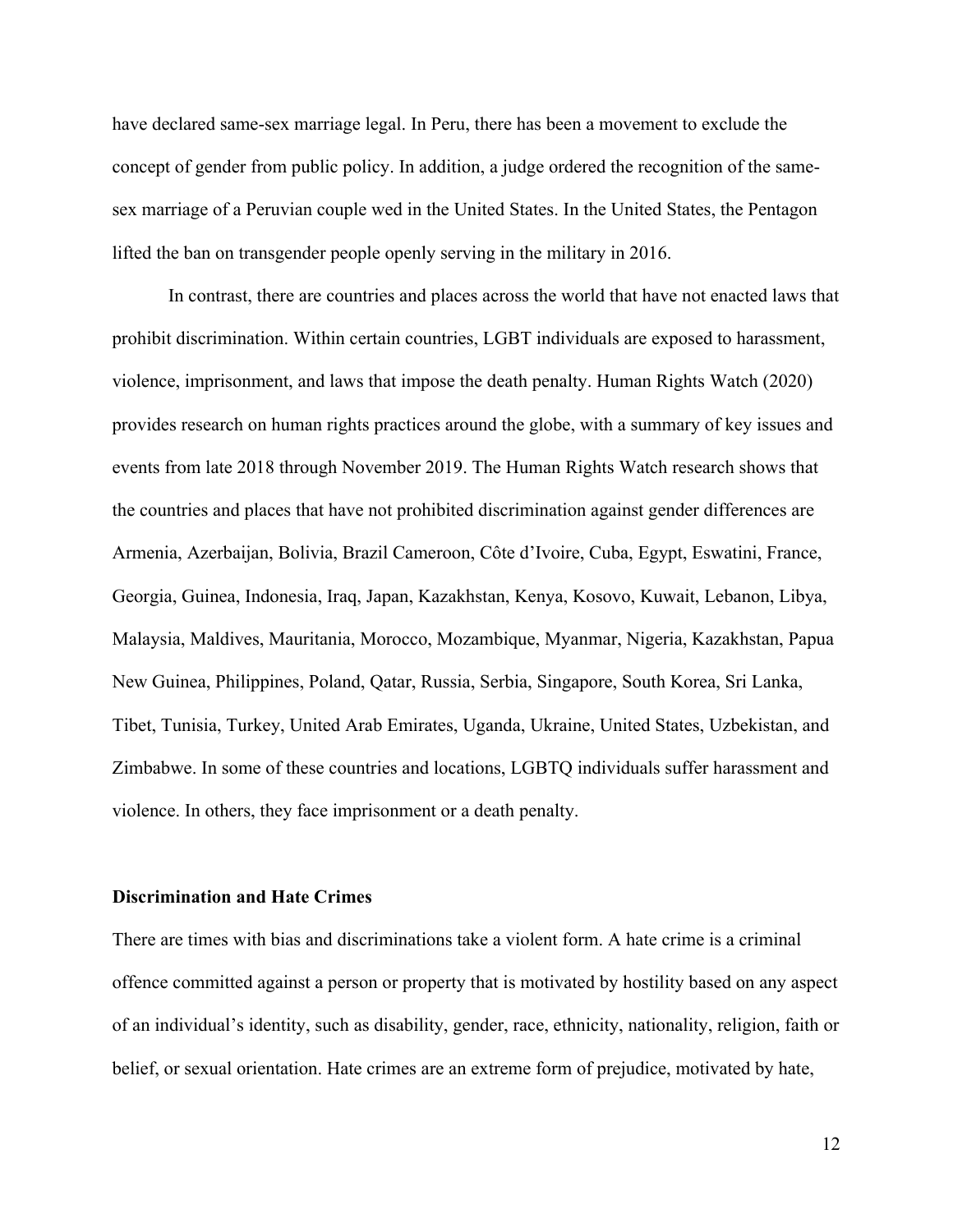fear, ignorance, or anger that may result from political discourse or fear that a particular group is a threat to the livelihood or way of life of another group (American Psychological Association, 2018). This leads to aggression against targeted population.

Bias and hatred of differences have motivated hate crimes throughout history. In 1921, there was a major attack on an African American community in Tulsa, Oklahoma (History, 2019). This attack was termed the Tulsa massacre, taking place when a white mob attacked residents of a predominately African American community. Hundreds were killed and thousands lost their homes after homes and businesses were burned. Racial hate crimes have also targeted Jews. Between 1941 and 1945, six million Jews were murdered in German occupied countries in Europe. Recent religious hate crimes have consisted of arson, graffiti on synagogues, assaults on persons wearing religious garments, the desecration of graves, and murder. Hate crimes directed at Muslims decreased in 2017 but remained above historical averages (Baddar, 2018). Religious bias has led to murderous attacks across the globe, such as the shooting at a mosque in New Zealand (Herrera, 2019).

. Hate crimes have been motivated by bias against individuals based on color (anti-black), gender or sexual orientation (anti-lesbian, anti-gay, and anti-transgender), religion (anti-Jewish and anti-Muslim), and ethnicity (national origin) (New York City Police Department, 2019). Hate crimes have taken place across the globe. Between 2013 and 2014, there were 44,480 hate crimes recorded by police in England and Wales, with 37,484 recorded as racial hate crimes and 2,273 recorded as religious hate crimes (Institute of Race Relations, 2020). Hate crimes are motivated by hostility or prejudice toward a person's perceived color, race, or national origin.

Hate crimes have also targeted religious beliefs, with crimes committed on the basis of religious identity having surged 23 percent in 2017 in the United States (Harvard Divinity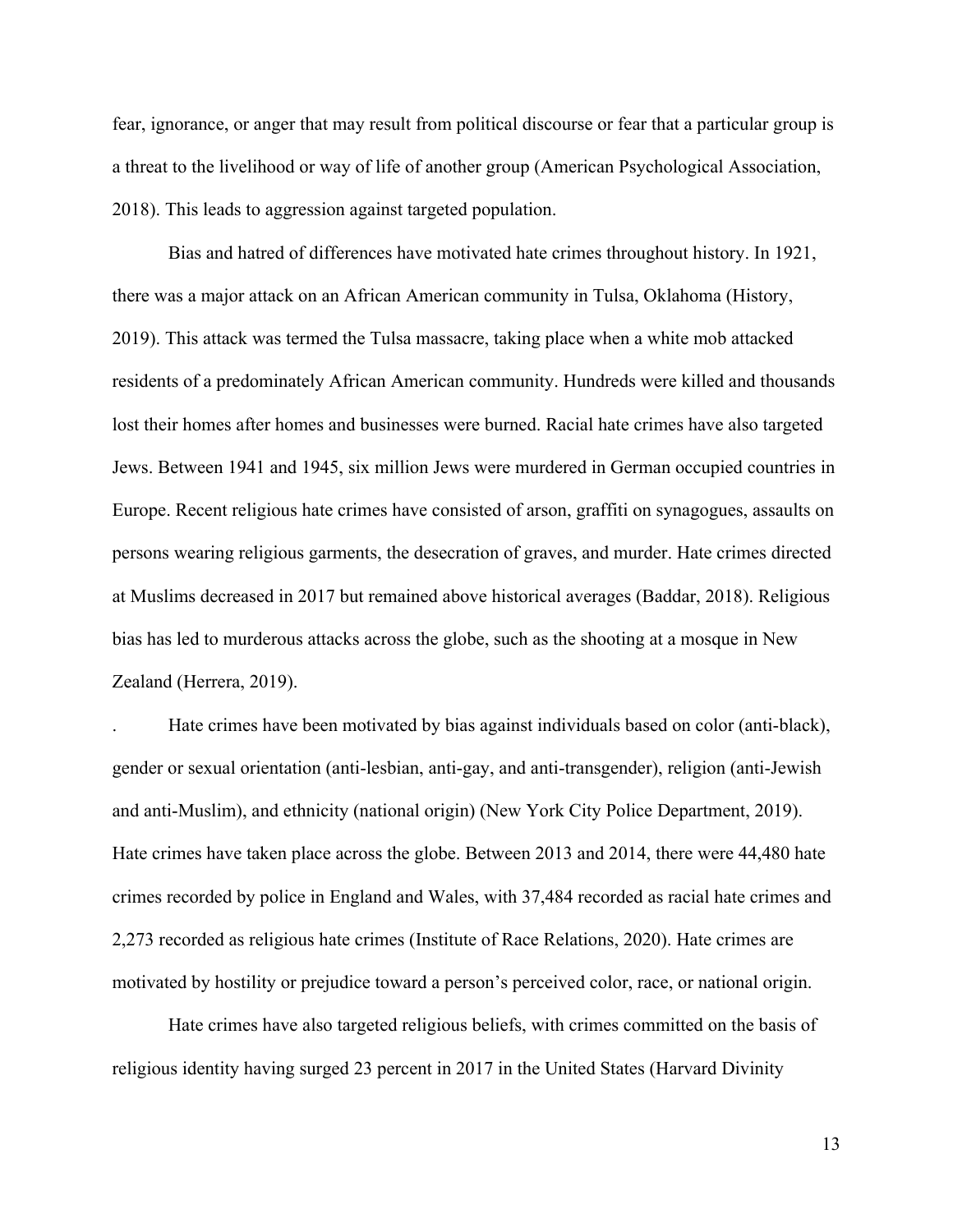School, 2019). Forty-nine Muslim worshippers were killed at two mosques in New Zealand, two killed in New York, three wounded in Switzerland, six killed in Canada, along with the desecration and bombing of mosques in Spain (Aljazeera News, 2019). These attitudes lead to dehumanization with the perception that individuals or populations lack human qualities, characteristics, or features. Hate crimes have also targeted gender differences. There have been 18 transgender people killed this year in the United States, mostly transgender women of color (Rojas & Swales, 2019). This has led to a greater fear of travel to and from home, work, or school. In summary, hate crimes are committed against those viewed as different based on gender, religion, color, or other features that are viewed with prejudice, anger, fear, or hostility.

# **The Importance of Cultural Sensitivity**

Cultural sensitivity, cultural competence, and cultural humility are factors required to address bias and discrimination (Stubbe, 2020). Cultural sensitivity is a factor that plays a positive role in interaction with individuals who differ from the speaker in terms ethnicity, gender, culture, or other factors. Cultural sensitivity provides an individual with empathy and an understanding of the feelings of others. There are three types of empathy: Cognitive, emotional or affective, and compassionate empathy (Bariso, 2018). Cognitive empathy involves understanding an individual's feelings and thoughts. Emotional or affective empathy involves the ability to respond to others' feelings or emotions. Compassionate empathy allows us to act on the basis of the feelings of others.

Cultural competence focuses on the ability to interact effectively with individuals from different cultures. Cultural humility involves the process of self-reflection and self-criticism that addresses differences and inequities between individuals in social and communicative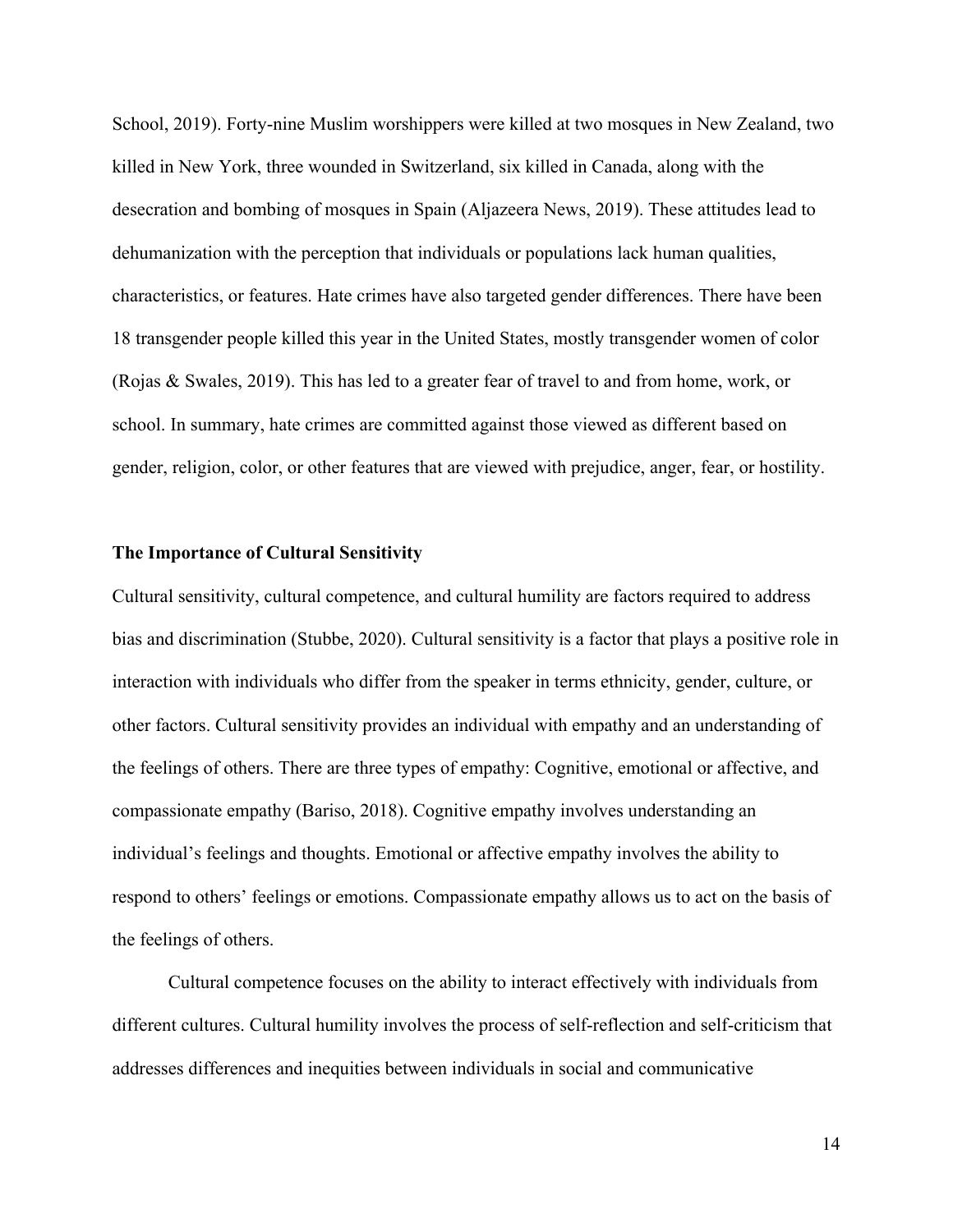interaction. In this interaction, cultural humility involves respect for another's beliefs, customs, and values. The self-reflection and self-criticism allows one to learn from others.

## **Conclusions**

Bias is defined as a hostile and prejudicial attitude toward those who exhibit differences. Discrimination is the potential outcome of bias, involving prejudicial treatment of those viewed as exhibiting differences. Bias is based on a variety of perceived differences, such as race, gender, sexual orientation, language or dialect spoken, and any other difference viewed in a negative manner. Explicit bias is the conscious awareness and possible expression of prejudice, while implicit bias is the lack of awareness of prejudicial thoughts or feelings. While there are differences, both play a role in attitudes and behavior.

One of the major areas of bias involve prejudice toward those who differ in appearance. Genetic research has examined individuals who have identified themselves as members of different races. Findings showed no scientific evidence of systematic or fundamental genetic differences among those who differ in skin color. These findings add support to the view that race is a historical social construct. Perceived differences are based on evolution in response to differing environmental factors, such as the reaction to energy emitted by ultraviolet radiation from the sun. Equatorial populations evolved dark skin as protection against ultraviolet radiation, while northern populations evolved pale skin that allowed production of vitamin D from lower exposure to the sun. In summary, there is no support for the concept of racial differences, given we all evolved from somewhere in Africa.

While bias and discrimination have been presented as a set of ideas, there are times when bias takes an aggressive form. There have been attacks against people of color, those who exhibit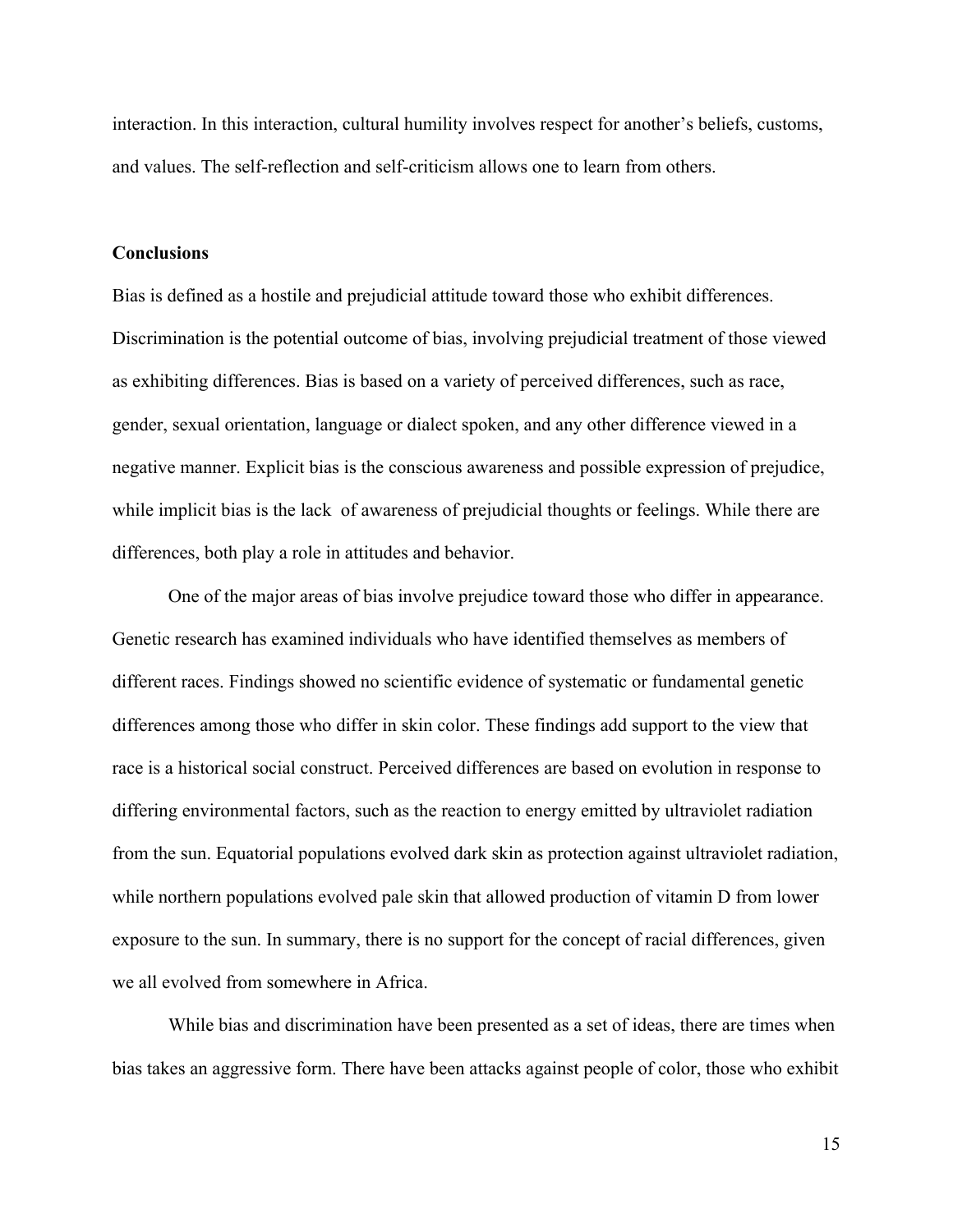gender differences, those who hold a minority religious belief, and on places of worship. These aggressive acts have taken place on a global scale, often fueled by messages of hate expressed by political leaders and media. Dehumanization is the outcome of these attacks, causing the loss of a positive perception of self. Cultural sensitivity is an important factor that allows positive interaction and treatment of those who differ in ethnicity, gender, culture, or in other ways that constitute *differences*. Empathy toward others is an essential characteristic of cultural sensitivity, a factor that allows understanding of the thoughts and feelings of others. Cultural sensitivity, cultural competence, and cultural humility are essential skills to instill in children, students, friends, coworkers, and others. Cultural competence provides the ability to interact effectively with individuals from different cultures and cultural humility involves a process of self-reflection and self-criticism. These are concepts that are essential to provide an environment that assures all feel safe and respected. Microaggression, based on conscious or unconscious bias toward others, is a negative factor that affects others viewed as different.

The main targets of these attacks are migrants, refugees, asylum seekers, and those who lack the wealth of those around them.

# **References**

Aljazeera News (2019). A summary of attacks on Muslims in Western countries. Available at https://www.aljazeera.com/news/2019/03/summary-attacks-muslims-western-countries-190316150024125.html.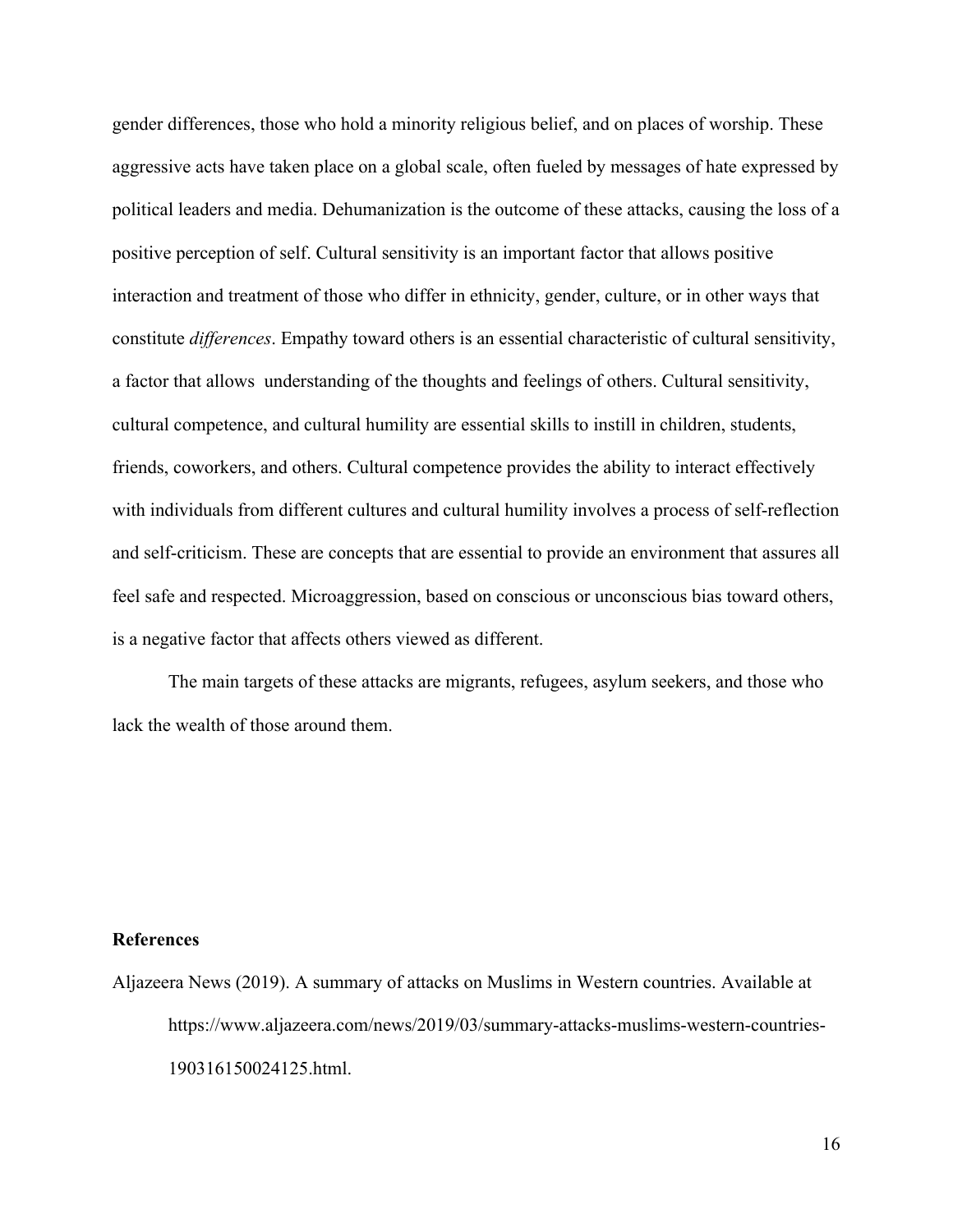- American Association of University Women (2020). The STEM gap: women and girls in science, technology, engineering and math. Available at https://www.aauw.org/resources/research/the-stem-gap/.
- American Psychological Association (2018). The Psychology of Hate Crimes. Available at https://www.apa.org/advocacy/interpersonal-violence/hate-crimes.
- Arrocha, W. A. (2019). Combating xenophobia and hate through compassionate migration: the present struggle of irregular migrants escaping fear and extreme poverty. *Crime, Law, and Change, 71*, 245-260.
- Baddar, O. (2018). Hate Crimes Continue to Surge in America. Arab American Institute. Available at https://www.aaiusa.org/hate\_crimes\_continue\_to\_surge\_in\_america.
- Bariso, J. (2018). There are actually 3 types of empathy. Here's how they differ and how you can develop them all Available at https://www.inc.com/justin-bariso/there-areactually-3-types-of-empathy-heres-how-they-differ-and-how-you-can-develop-themall.html.
- Blondeel, K., Sofia de Vasconcelos, S., Claudia García-Moreno, C., Stephenson, R., Marleen Temmerman, M., & Igor Toskin, I. (2018). Violence motivated by perception of sexual orientation and gender identity : a systematic review. *Bulletin of the World Health Organization, 96*(1), 29-41.
- Cherry, K. (2019). How does implicit bias influence behavior? Explanations and impacts of unconscious bias. Available at https://www.verywellmind.com/implicit-bias-overview-4178401.
- Citron, D. K. (2016). Hate Crimes in Cyberspace. Cambridge, MA: Harvard University Press.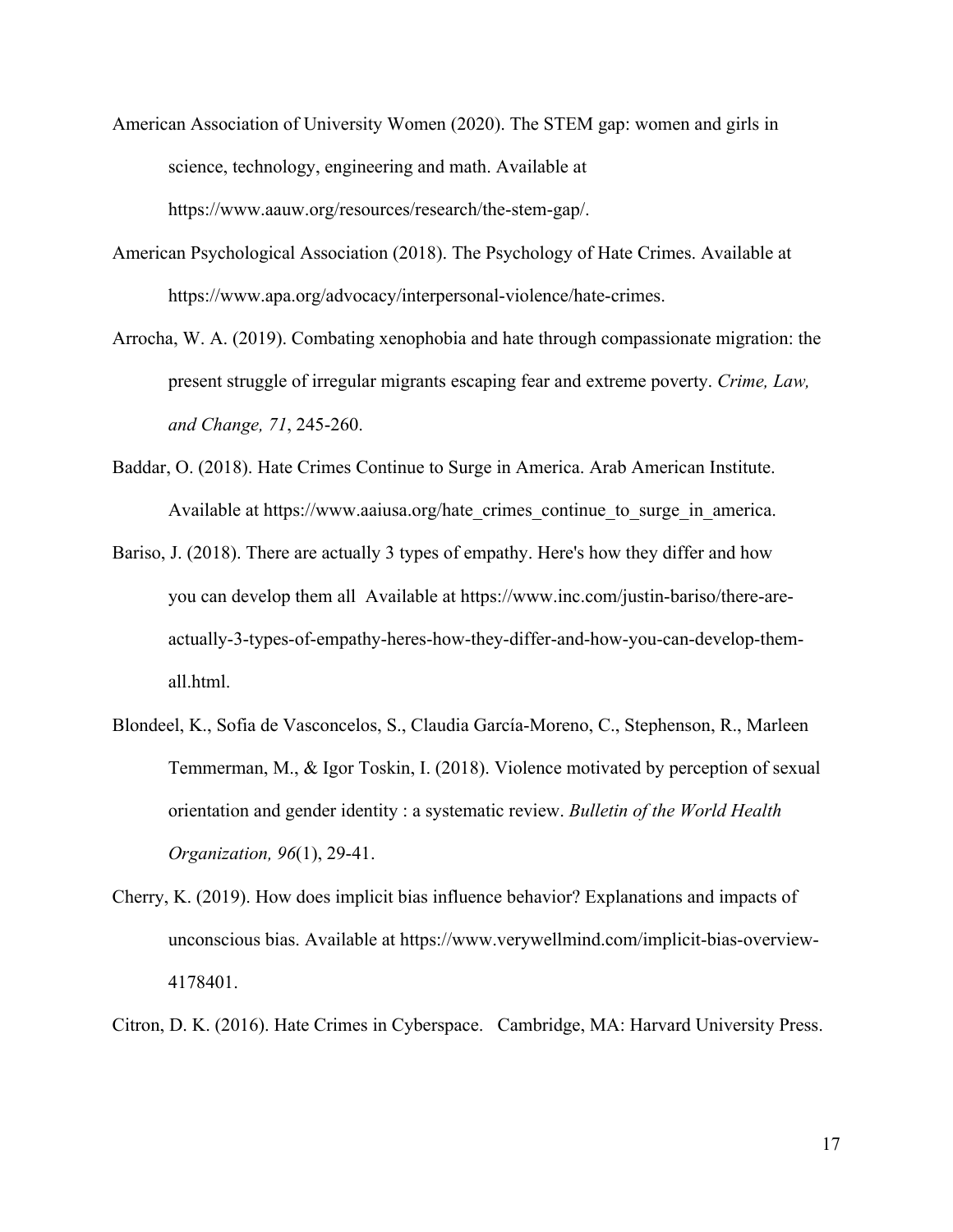- Cloke, K. (2012). stereotyping, bias, and prejudice in conflict resolution. Available at https://www.scmediation.org/wp-content/uploads/2012/09/Ken-Cloke-Prejudice-Module-SCMA.pdf.
- Compton-Lilly. C. (2003*). Reading families: The literate lives of urban children.* New York: Teachers College Press.
- Daumeyer, N. M., Onyeador, I. N., Brown, X., & Richeson, J. A. (2019). *Journal of Experimental Social Psychology, 84,* 1-10.
- De Castro (2010). Mestizos/Mestizas. Available at https://www.researchgate.net/publication/284187345 MestizosMestizas.
- Deng, L., & Xu, S. (2018). Adaptation of human skin color in various populations. B*ioMed Central, 155*(1), 1-12.
- Diversity a World of Change (2019). Available at https://www.diversity.com/page/What-is-Gender-Bias.
- ElObeid, A. S., Kamal-Eldin , A., Abdelhalim, M. A. K., Haseeb, A. M. (2017). Pharmacological properties of melanin and its function in health. *Basic & Clinical Pharmacology & Toxicology, 120*, 515–522
- European Network Against Racism.(2015). Afrophobia in Europe. *ENAR Shadow Report 2014- 2015*. Available at https://www.enar-eu.org/.
- FitzGerald, C., Martin, A., Berner, D., & Hurst, S, (2019). Interventions designed to reduce implicit prejudices and implicit stereotypes in real world contexts: a systematic review. *BMC Psychology.* 1-12*.*
- Forced Migration Review (2013). Sexual orientation and gender identity and the protection of forced migrants Available at https://www.refworld.org/pdfid/517eab7f4.pdf.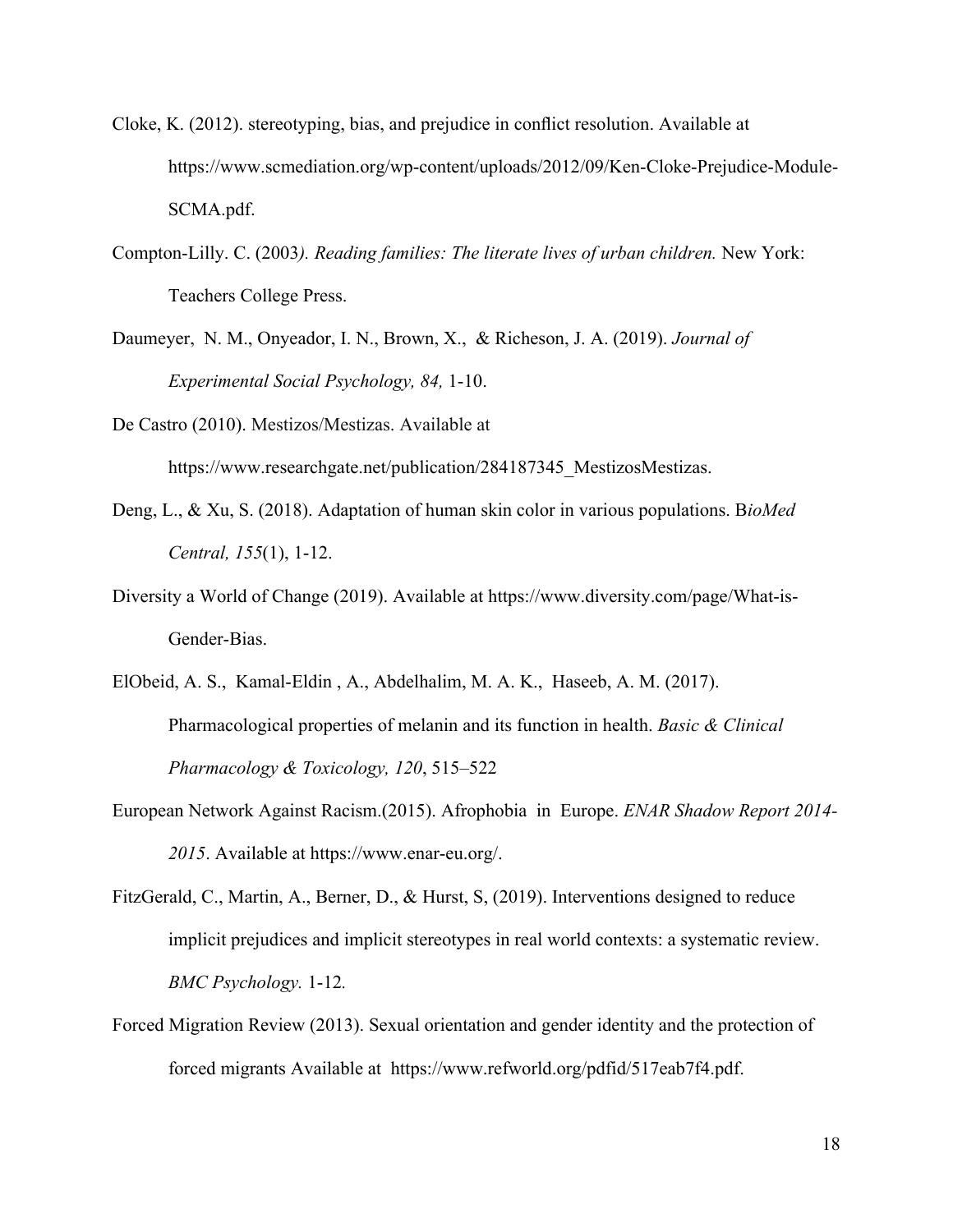- Gannon, M. (2016). Race Is a Social Construct, Scientists Argue. LiveScience. Available at https://www.scientificamerican.com/article/race-is-a-social-construct-scientists-argue/.
- Gönültas, S., & Mulvey, K. L. (2019). Social-developmental perspective on intergroup attitudes towards immigrants and refugees in childhood and adolescence: a roadmap from theory to practice for an inclusive society. Human Development, 63, 90-111.
- Gonzalez, C. M., Kim, M. Y., & Marantz, P. R. (2014) Implicit bias and its relation to health disparities: a teaching program and survey of medical students. *Teaching and Learning in Medicine, 26*(1), 64-71.
- Grech, H. (2019). Impact of forced migration on communication and social adaptation. *Folia Phoniatrica et Logopaedica, 71*, 137-145.
- Greene, J. (2013). Moral tribes: emotion, reason and the gap between us and them. *The Penguin Press.* New York: NY.
- Harvard Divinity School (2019). Why Hate Crimes Are on the Rise. Available at https://hds.harvard.edu/news/2019/04/23/podcast-why-hate-crimes-are-rise.
- Herrera, J. (2019). Most terrorist victims are Muslim. Pacific Standard. Available at https://psmag.com/news/most-terrorist-victims-are-muslim.
- History (2019). Tulsa Race Massacre. Available at https://www.history.com/topics/roaringtwenties/tulsa-race-massacre.
- Human Rights Campaign (2018). FBI statistics show alarming increase in reported number of hate crimes. Available at https://www.hrc.org/blog/new-fbi-statistics-show-alarmingincrease-in-number-of-reported-hate-crimes.
- Human Rights Watch (2020). World Report 2020. Available at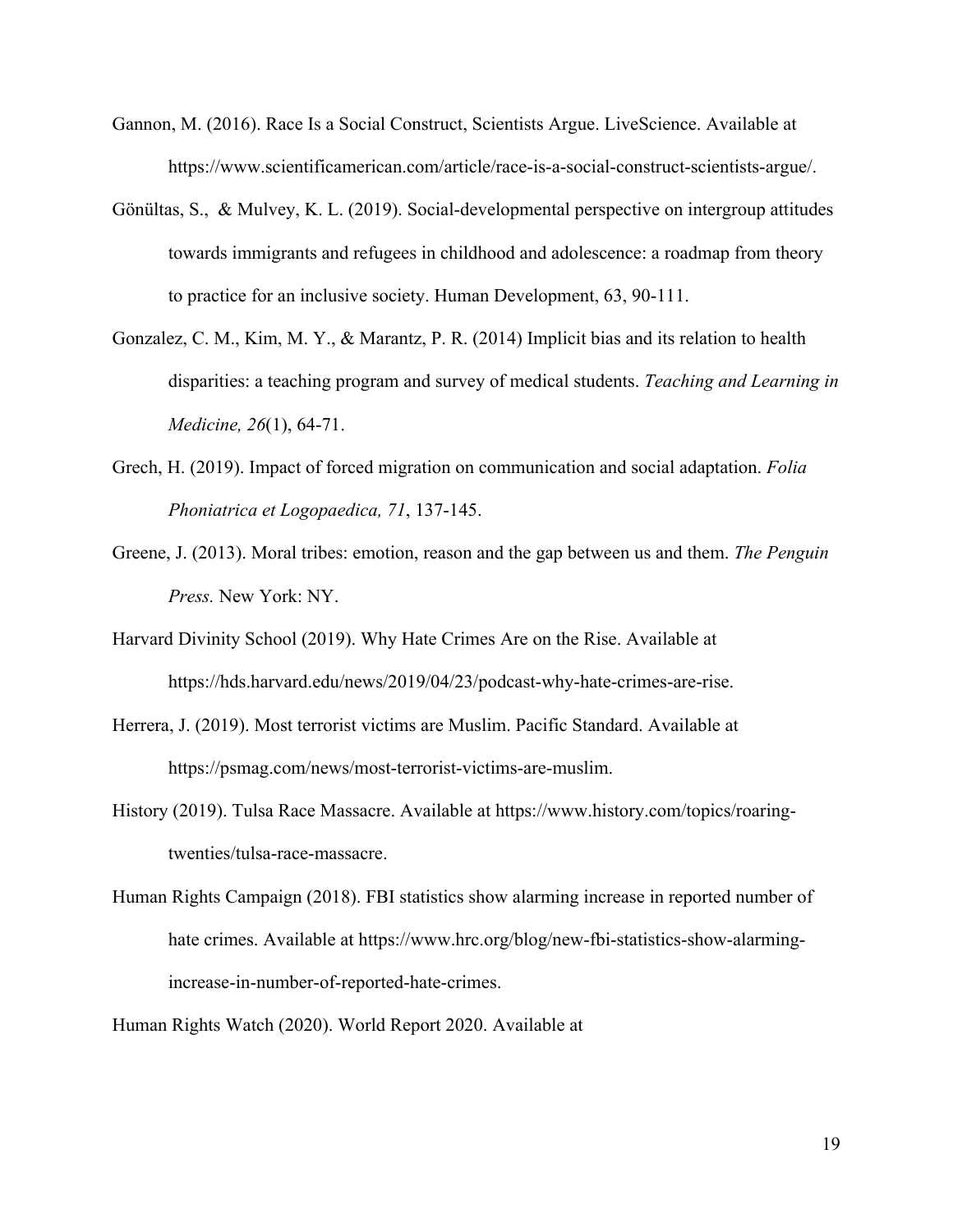https://www.hrw.org/sites/default/files/world\_report\_download/hrw\_world\_report\_2020\_ 0.pdf.

- Institute of Racial Violence (2014). Racial violence statistics. Available at http://www.irr.org.uk/research/statistics/racial-violence/.
- International Organization for Migration (2018).World Migration Report. Available at https://publications.iom.int/system/files/pdf/wmr\_2018\_en.pdf.
- King, C. (2019). Gods of the upper air: how a circle of renegade anthropologists reinvented race, sex, and gender in the twentieth century. New York: Random House.

Kolbert, E. (2018). There's No Scientific Basis for Race-It's a Made-Up Label It's been used to define and separate people for millennia. But the concept of race is not grounded in genetics. Available at

https://www.nationalgeographic.com/magazine/2018/04/race-genetics-science-africa/.

- Lancet Migration (2020). Safeguarding the health and livelihoods of migrants. Available at https://www.thelancet.com/journals/lancet/article/PIIS0140-6736(20)30290-7/fulltext.
- Levey, T. G. (2018). Sexual harassment online: shaming and silencing women in the digital age. Lynne Rienner Publishers. Boulder, CO.
- Levey, S., Cheng, L. R. L., & Langdon, H. W (2013). The relationship between ethical principles and clinical practice in working with CLD Populations. *Speech and Hearing Review: A Bilingual Annual,* 71-104.
- McCann-Mortimer, P., Augoustinos, M., & Lecouteur, A. (2004). 'Race' and the human genome project: constructions of scientific legitimacy. Discourse & Society, 15, 409- 432.
- Master, S. D., & Roy, M. K. (2000). Xenophobia and the European Union. Comparative Politics, 32 (4), pp. 419–436.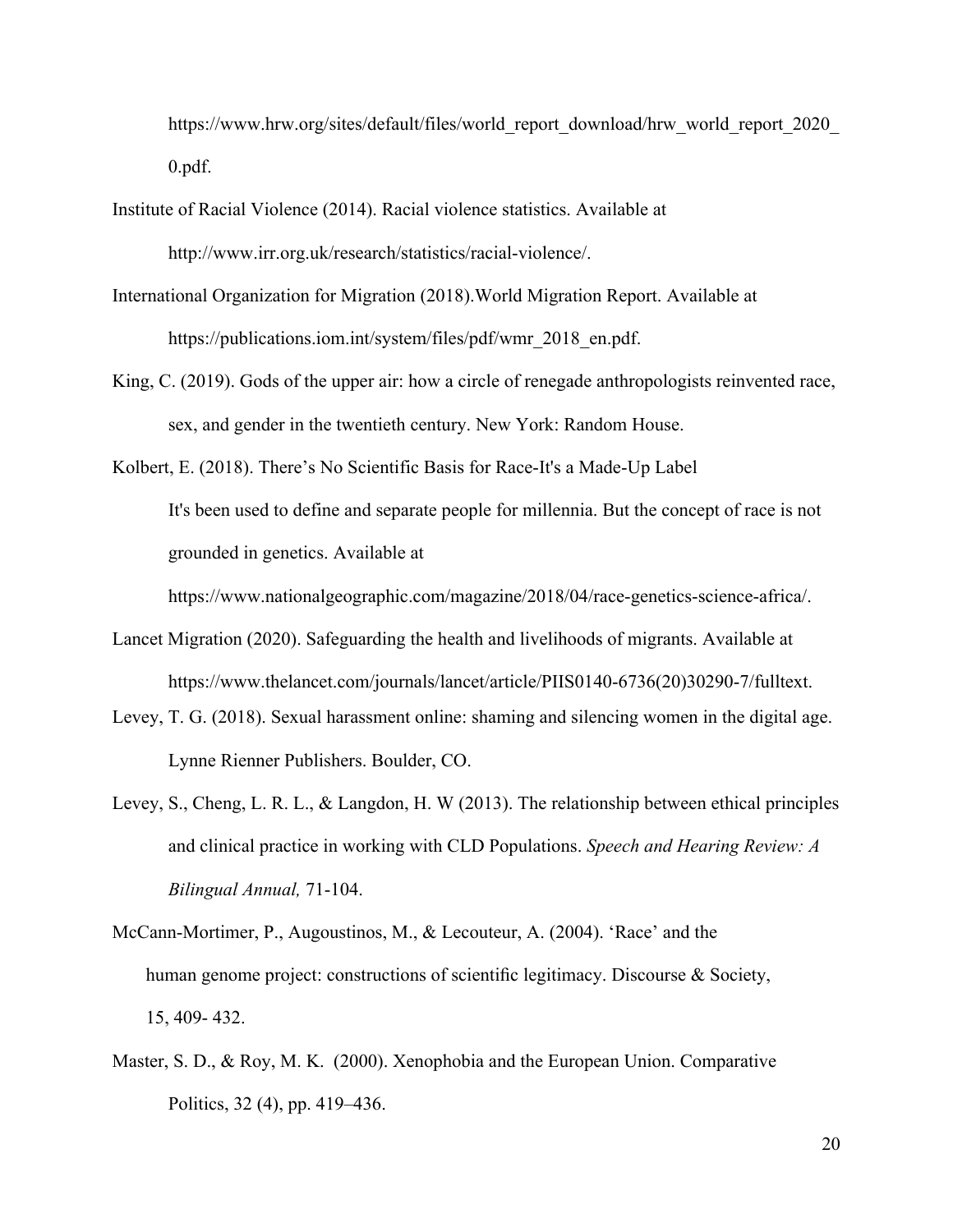- Miriam Webster (2020). The history of the word xenophobia. Available at https://www.merriamwebster.com/words-at-play/a-short-history-ofxenophobia#:~:text=Xenophobia%20was%20formed%20from%20a,%22%20or%20%22 fear%22).
- New York Police Department (2019). Hate crimes report. Available at https://www1.nyc.gov/site/nypd/stats/reports-analysis/hate-crimes.page.
- Nittle, N. K. (2019).Understanding the difference between race and ethnicity. ThoughtCo. Available at https://www.thoughtco.com/difference-between-race-and-ethnicity-2834950.
- Nordquist, R. (2019). Biased language definition and examples. Prejudiced, offensive, and hurtful words and phrases. Available at https://www.thoughtco.com/what-is-biasedlanguage-1689168.
- Nwabuzo, O. (2015). Afrophobia in Europe ENAR Shadow Report 2014-2015. European network against racism. Available at https://manoteises.lt/wp-content/uploads/2016/05/Shadowreport\_afrophobia\_2014-2 015.pdf
- Office for Democratic Institutions and Human Rights (2018). Bias against members of other religions or beliefs. Available at http://hatecrime.osce.org/what-hate-crime/bias-againstmembers-other-religions-or-beliefs.

OSCE Office for Democratic Institutions and Human Rights (2019a). Bias against Muslims. Available at http://hatecrime.osce.org/what-hate-crime/bias-against-muslims.

OSCE Office for Democratic Institutions and Human Rights (2019b). Anti-Semitism. Available at http://hatecrime.osce.org/what-hate-crime/anti-semitism.

Premack, R. (2018). 14 things people think are fine to say at work-but are actually racist, sexist,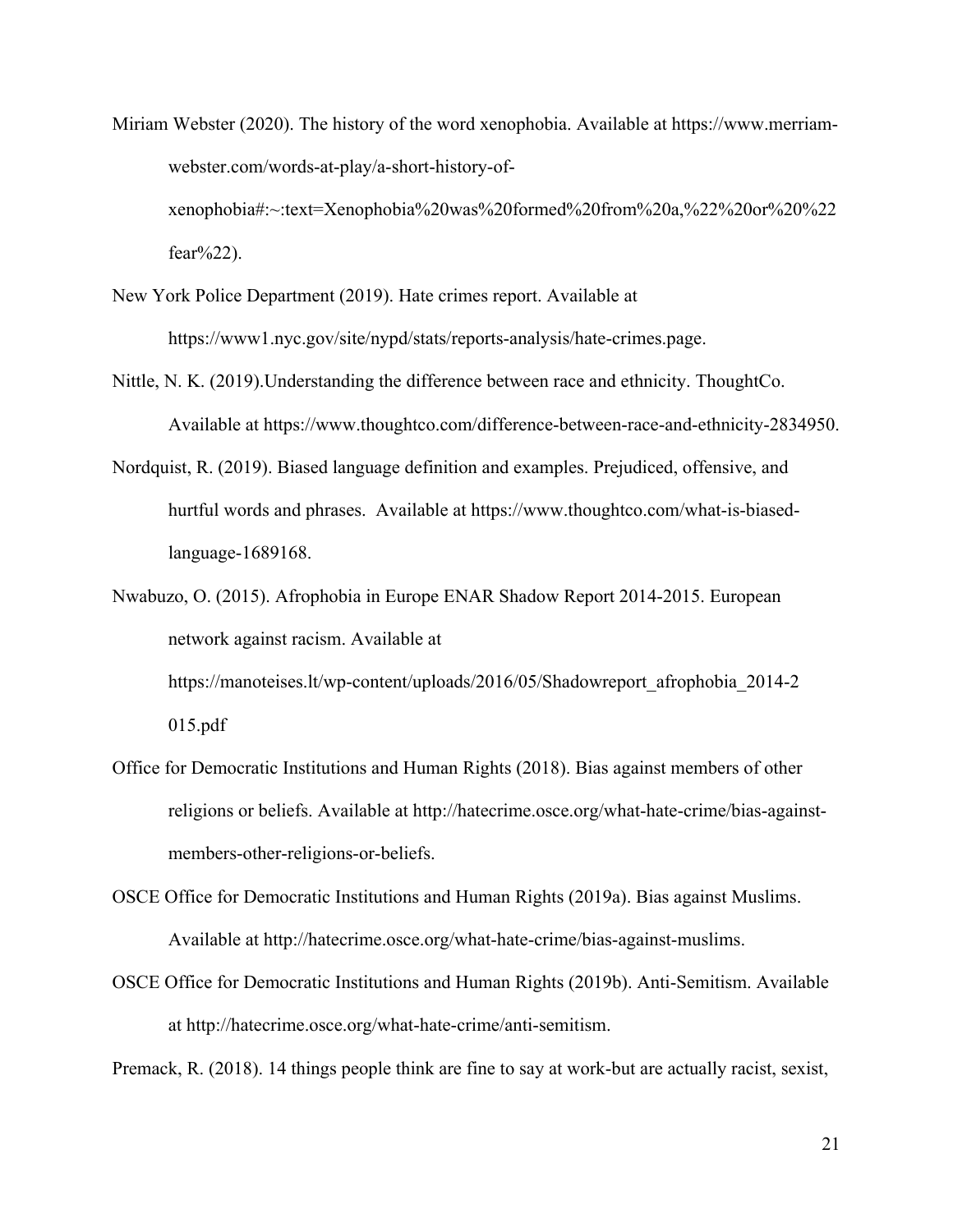or offensive. Available at https://www.businessinsider.com/microaggressionunconscious-bias-at-work-2018-6.

- Ray, T. (2019). The US isn't safe from the trauma of caste bias. Available at https://www.pri.org/stories/2019-03-08/us-isn-t-safe-trauma-caste-bias.
- Roitman, K., & & Oviedo, A. (2017). Mestizo racism in Ecuador. *Ethnic and Racial Studies, 40*(15), 2768-2786.
- Rojas, R, & Swales, V. (2019). 18 transgender killing this year raise fears of an 'epidemic.' New York Times. Available at https://www.nytimes.com/2019/09/27/us/transgenderwomen-deaths.html.
- Sherman Law (2018). 11 ways to identify age discrimination in the workplace. Available at https://www.johnshermanlaw.com/signs-of-age-discrimination-in-the-workplace/.
- Staples, B. (2019).How Italians became 'White.' New York Times. Available at https://www.nytimes.com/interactive/2019/10/12/opinion/columbus-day-italianamerican-racism.html.
- Stubbe, D. E. (2020). Practicing Cultural Competence and Cultural Humility in the Care of Diverse Patients. Focus, 18(1), focus.psychiatryonline.org. Available at file:///E:/BOOK%20FILE/BOOK%20CHAPTERS/cultural%20sen.pdf.
- Sue, D. W. (2010). Microaggressions, Marginality and Oppression. In D. W. Sue (Ed.). pp. 3- 22. *Microaggressions and Marginality*. Hoboken, NJ: Wiley.

Tyner, A. R. (2019). Unconscious Bias, Implicit Bias, and Microaggressions: What Can We Do about Them? Available at https://www.americanbar.org/groups/gpsolo/publications/gp\_solo/2019/julyaugust/unconscious-bias-implicit-bias-microaggressions-what-can-we-do-about-them/.